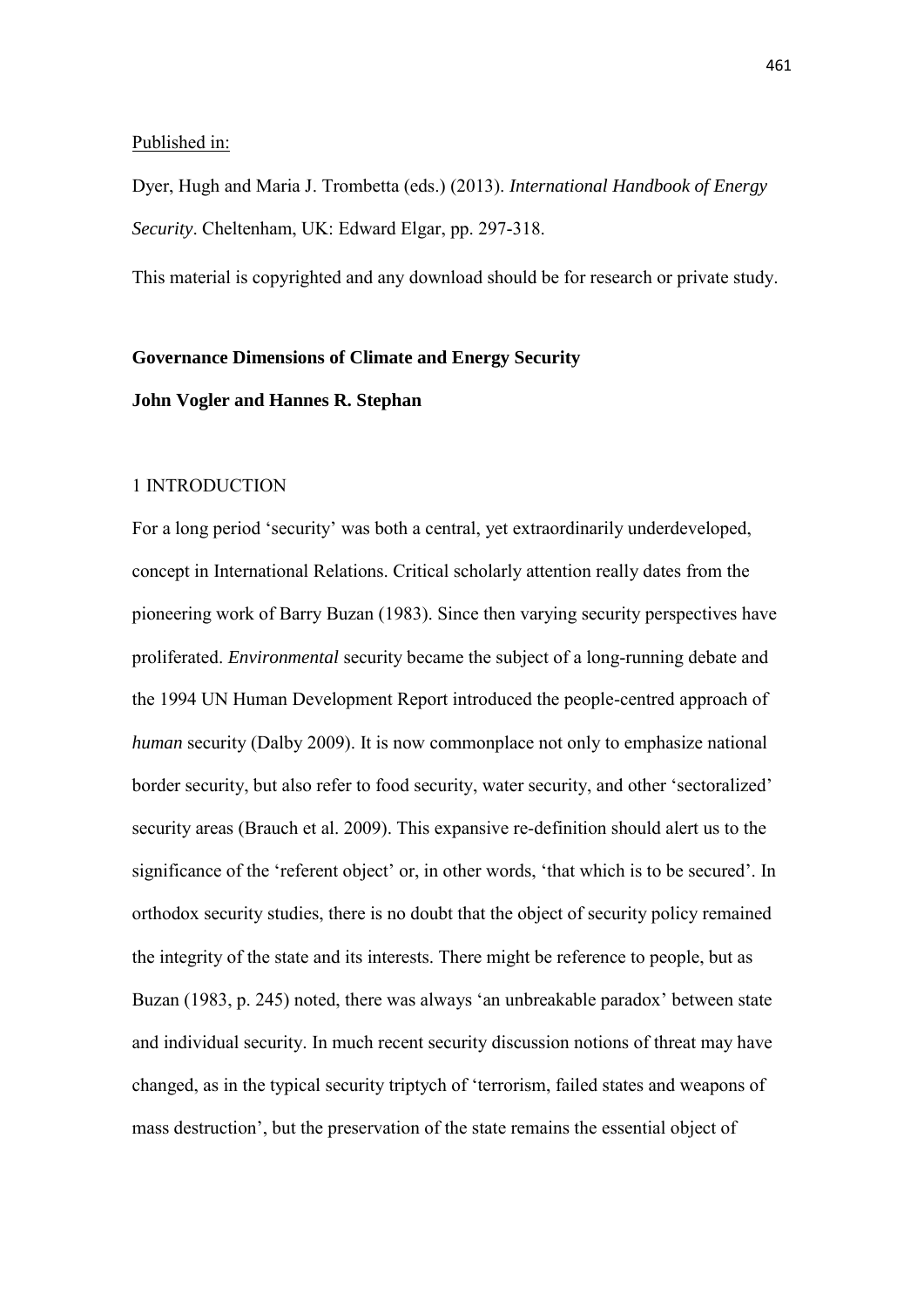policy. Energy security, often with overtones of control over contested scarce resources, is conventionally seen as a central component of the national interests of a state and not infrequently a *casus belli.* This is also true of the overwhelming bulk of environmental security discussions including those relating to the actual and possible conflict consequences of global climate change. However, the really radical move would be to shift the object of security from the state to human populations and then to the earth's climate upon which they depend.<sup>1</sup>

 While there are several significant greenhouse gases (GHGs), current mitigation efforts concentrate on energy-related carbon emissions which, in 2005, accounted for around 61 percent of all GHG emissions (Baumert et al. 2005) and whose importance rises in line with increasing global energy consumption. In Europe, the figure is even higher at 80 percent (European Commission 2007, p. 3). This physical link lies behind the evolution of the UN Framework Convention on Climate Change (UNFCCC) over the past decade. It largely explains why energy and climate change agendas have become increasingly intertwined. The particular characteristics of the Kyoto Protocol meant that, for an extensive period, most Parties were able to avoid this conjunction. Non-Annex I developing countries were not required to make any reduction in their fossil fuel-based emissions and the EU could sustain its climate 'leadership' without having to make significant cuts in energy use through the fortuitous use of the 1990 baseline in its burden-sharing agreement. The United States, which would under the Protocol have had to make real and economically damaging energy-related reductions, simply opted out; while others either failed to meet their obligations or were able to take advantage of carbon offsets. In the post-2012 discussions, which followed entry into force of the Protocol in 2005, the energy-climate connection became all too painfully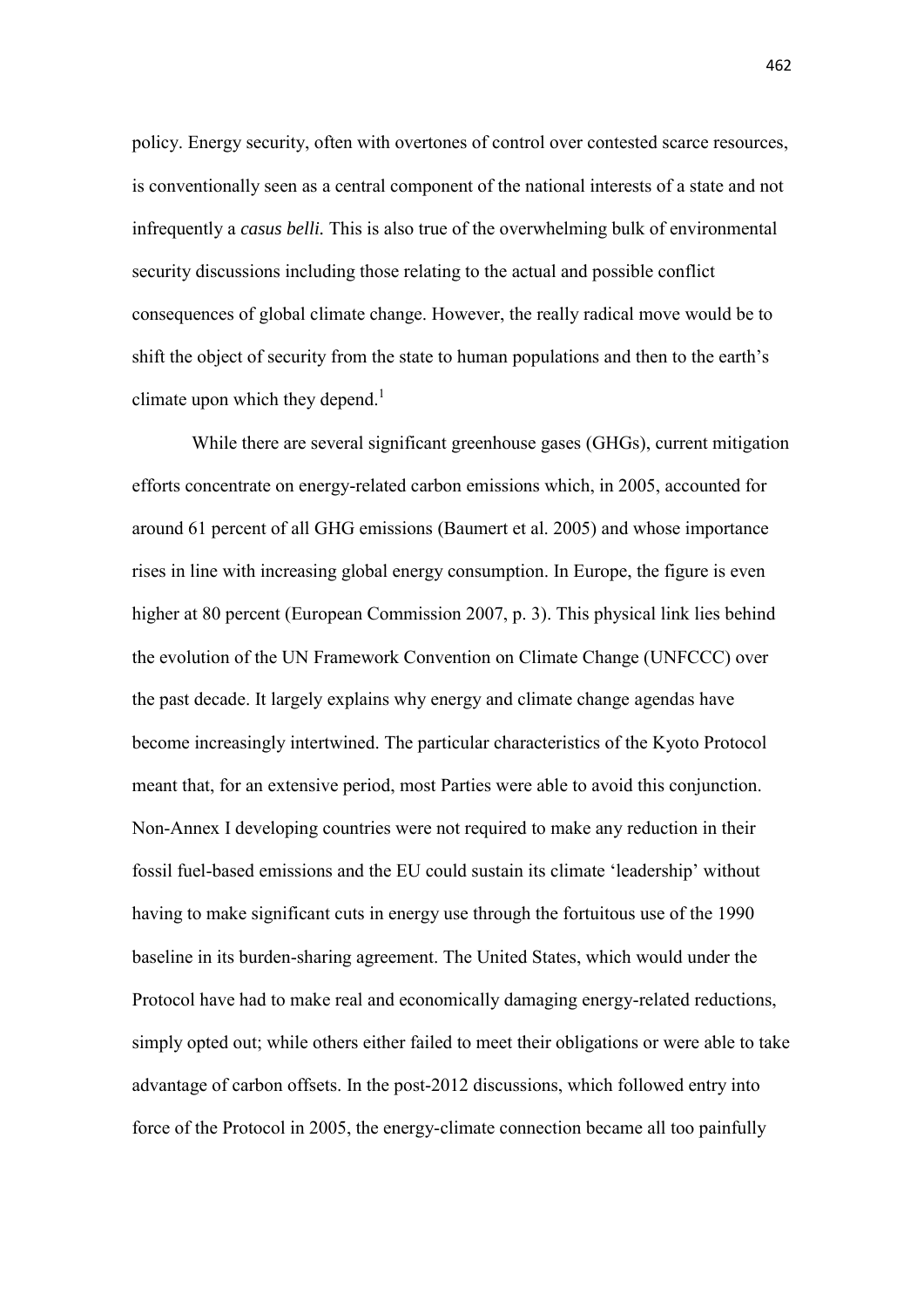clear and dominated the international discussions leading up to the 2009 Copenhagen Conference of the Parties (CoP). At the highest level, climate politics became international energy politics and could be portrayed as a competition to secure shares in a diminishing 'carbon space' or, perhaps, to ensure that the burdens of reductions in energy use should be borne by others. Energy security has habitually been associated with 'high politics' and it was noticeable that, in this regard, the climate CoP at Copenhagen departed markedly from other analogous 'low politics' environmental regimes.

The primary purpose of this chapter is to understand the energy-climate nexus within a security framework. We proceed by initially analysing both domains in their own terms. The energy security agenda is characterized by (geo)political and material (scarcity) constraints, and governance responses have largely been confined to the national arena. By contrast, climate change has long been subject to multilateral, UNrelated governance processes. Explicit security lenses have been applied to the potential short- and long-term impacts of climate change. Associated policy responses can be broadly categorized as *reactive* or *preventive*. Finally, the third section provides a conceptual and institutional comparison between energy security and climate security agendas and considers the important question of 'synergies' between them, leading perhaps to the elusive 'win-win' solution under which a progressively de-carbonized economy might provide for really comprehensive security in terms of climate stability, sustainable energy and the avoidance of the more disruptive traditional threats associated with rapid climate alteration.

#### 2 ENERGY SECURITY

463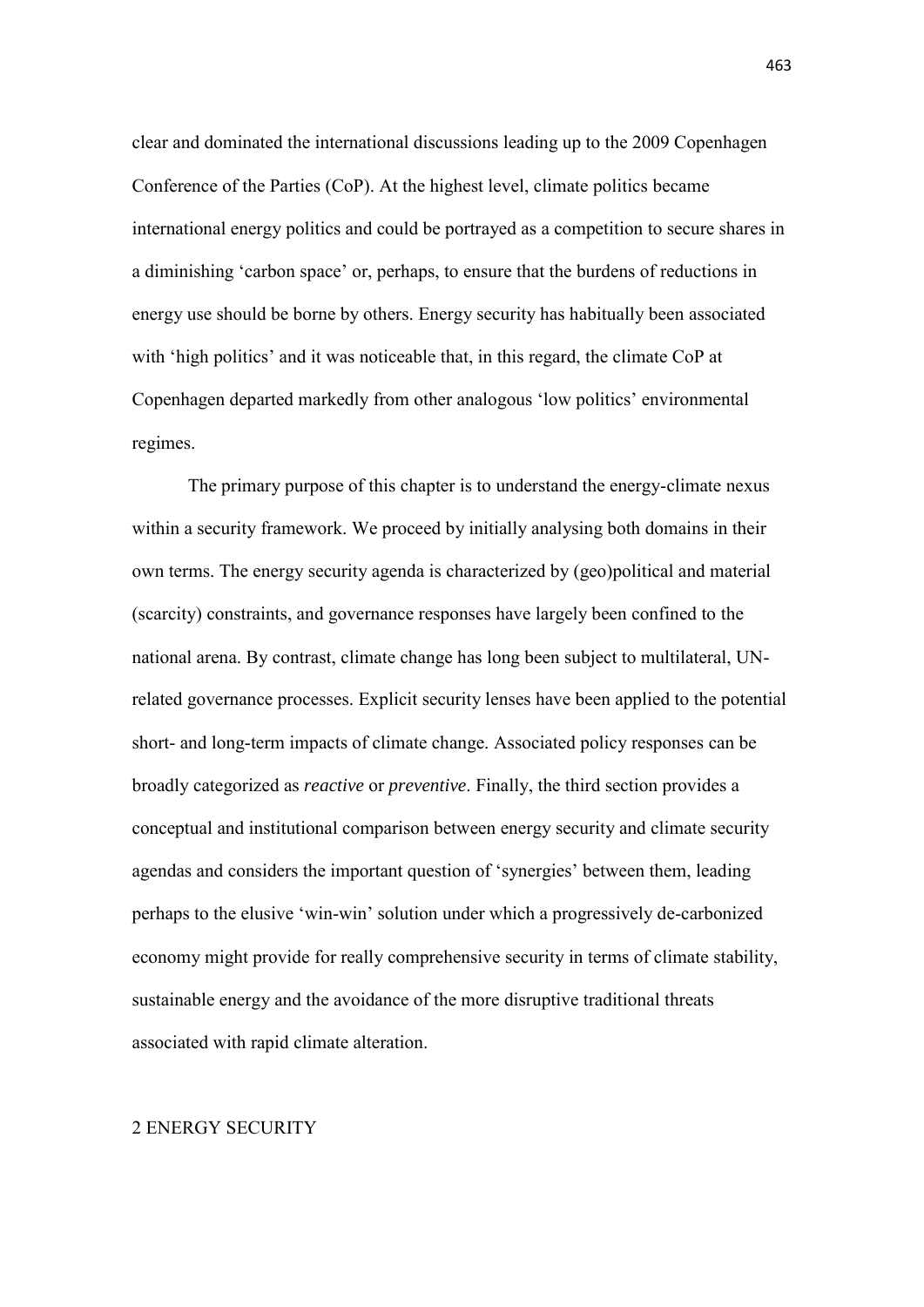The standard definition of energy security was forged amidst the oil crises of the 1970s and remains a conceptual cornerstone: 'access to secure, adequate, reliable, and affordable energy supplies' (Bordoff et al. 2009, p. 214). It should also be remembered that for producers, energy security means continued demand and market access. Energy security represents a broad, if rather vague, placeholder for a range of policy-making priorities. Admittedly, it does not adequately address other important aspects of energy governance such as carbon emissions or overall environmental sustainability. To keep these concerns separate nonetheless reflects the reality of policy-making where successful policy integration is rare, whilst parallel, competing tracks are still the norm. But even according to the orthodox definition, there have been plenty of reasons in recent years to highlight growing energy insecurity. The rise of major energyconsuming economies, such as China and India, has lowered overall confidence in 'secure' and 'affordable' energy supplies. Affordability may be compromised due to an increasing imbalance between the demand and supply of fossil fuels and especially the widespread recognition of 'the end of easy oil'. Secure access may be at risk because increasing scarcity implies greater international competition and encourages a move away from market allocation towards 'statist' forms of energy security.

 Historically, realist theoretical assumptions have dominated thinking on energy security. Widespread recognition of the role of energy resources during the build-up and conduct of the Second World War ensured the status of energy as an issue belonging to the 'high' politics of national security. The role of energy as a 'strategic good' par excellence is not only related to its essential function in 'fuelling' military activities. Its price level and availability also play a fundamental role in a country's economic performance and socio-political stability (Lesage et al. 2010, p. 183). A realist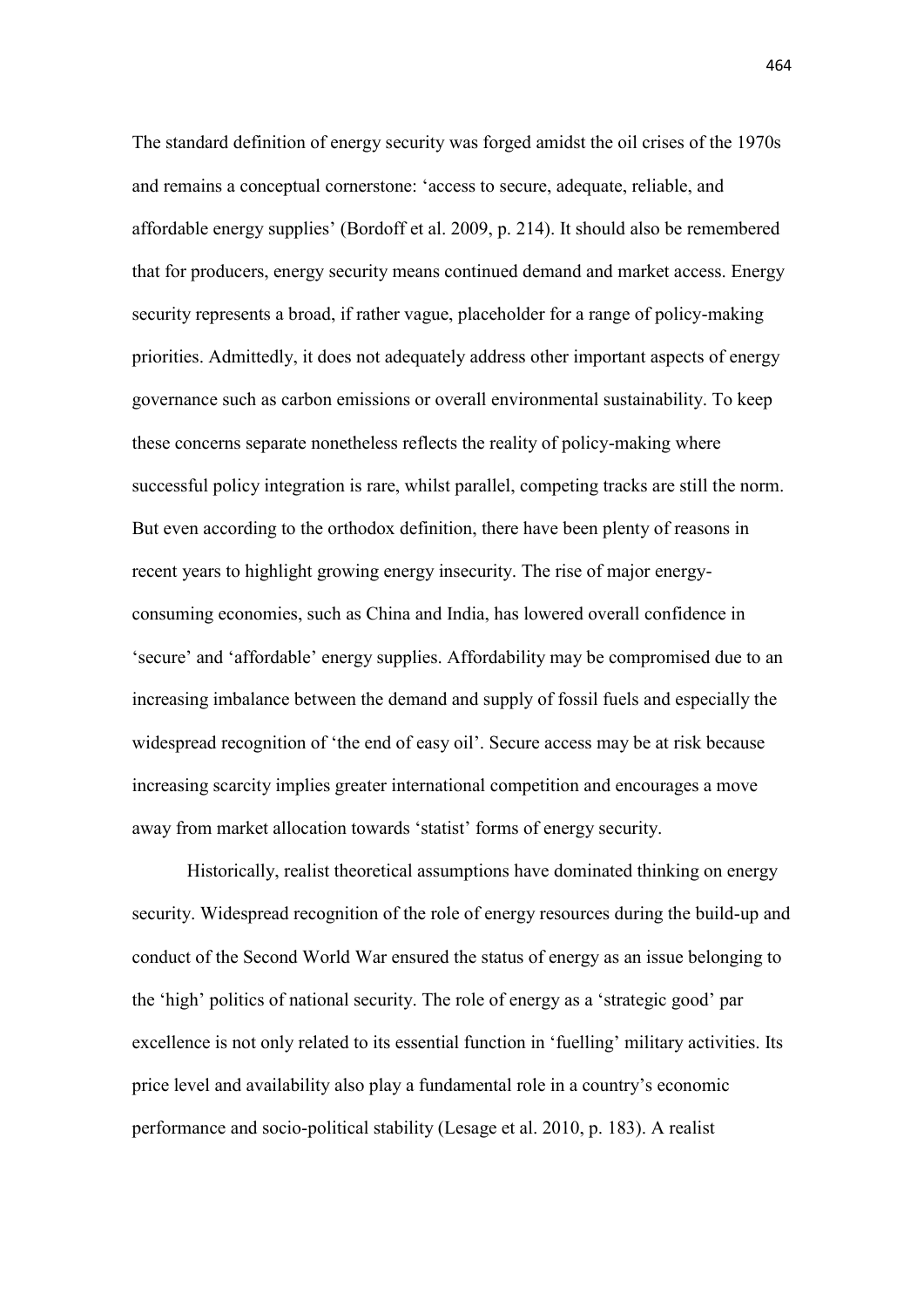interpretation of energy security was further reinforced by events in the 1970s when a trend towards the nationalization of energy supplies and the sporadic use of oil embargoes, orchestrated by the Organization of Petroleum Exporting Countries (OPEC), highlighted the dangers of energy dependence. Even today the privileged position of major energy-exporting countries still represents a constraint on the foreign policy agenda of major importers (Müller-Kraenner 2008, p. 27).

Market expansion and low energy prices from the 1980s until the mid-2000s encouraged the development of liberal approaches to energy security. Greater diversification of sources and a gradual shift to coal and natural gas all but eliminated the threat of an effective use of the 'oil weapon'. Well-functioning global markets for oil – and potentially for liquefied natural gas – have been increasingly promoted as effective mechanisms to provide cheaper energy inputs in an increasingly competitive, global economy and guard against both structural undersupply and short-term supply disruptions (Goldthau and Witte 2009). Realist notions of energy security, however, have not been superseded. On the contrary, Brazil, Russia, India, and China – the socalled BRIC states – are not just consuming increasing amounts of fossil fuels. They also employ the traditional, statist tools of energy security policy such as bilateral contracts and the promotion of national energy champions (Lesage et al. 2010, p. 27). China and India have struck numerous energy deals with oil- and gas-exporting countries from around the world, even if this has meant giving economic and military aid to 'pariah' states in Africa and Latin America (Müller-Kraenner 2008, p. 72). While this has served to raise rather than lower the availability of fossil fuels on global markets, it demonstrates that  $-\overline{$ given an uncertain future  $-\overline{}$  no major power will rely exclusively on the market allocation of energy supplies.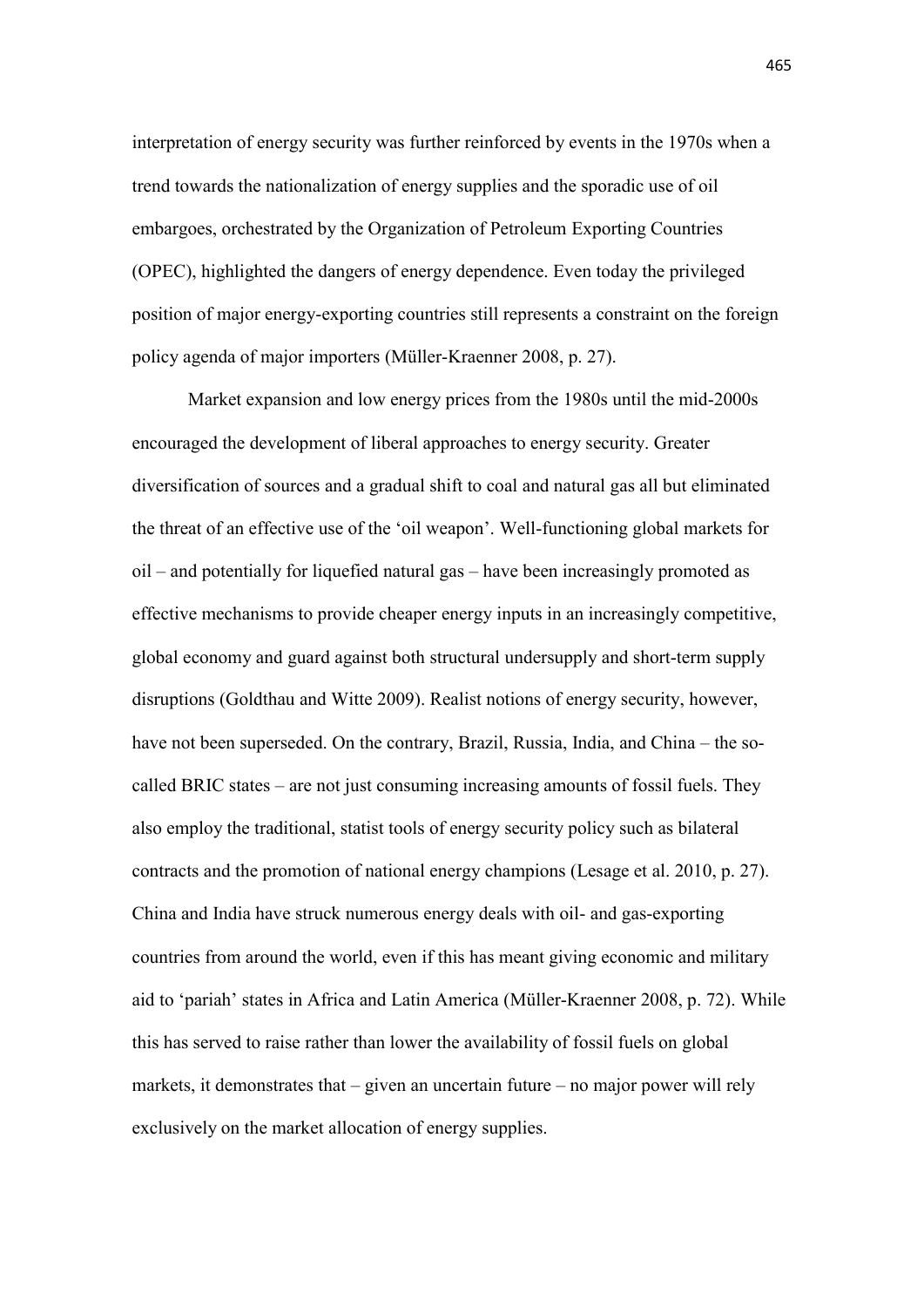When it comes to natural gas, a commodity still largely reliant on pipeline infrastructure and long-term supply contracts, overtly political considerations have remained dominant. The European Union, for example, has yet to produce a coherent energy policy or to perfect a 'real internal energy market' (European Commission 2007, p. 6). There are very significant differences in the energy mix and strategies of member states whose perspectives remain stubbornly national. Thus the Commission's principal approach has been to seek energy security through the perfection of a properly functioning, interconnected and transparent internal energy market. There has also been a largely unsuccessful attempt to extend EU liberalising regulatory practices to the EU's gas suppliers in its eastern neighbourhood. Failure was demonstrated in the twin Ukrainian gas crises of 2006 and 2009 which were only resolved through EU mediated political agreement between Russia and Ukraine.

Russia, having rejected the EU's invitation to subscribe to the Energy Charter Treaty, increasingly relies on its economic power derived from natural resources and energy services. It uses the mechanism of 'pipeline politics' to compensate for its loss of superpower status and to preserve its zone of influence, particularly in the Caspian region and Central and Eastern Europe (Müller-Kraenner 2008, pp. 47–56). The EU counterpart is the suggestion that security of supply can be achieved through diversification involving new pipelines circumventing Russian territory, Nabucco providing the best known example. Youngs (2009) suggests that the EU is in fact caught on the horns of a dilemma, between attempts to install market-based governance of energy supplies and an essentially realist approach to the geopolitics of pipelines. In the US, by contrast, new shale gas discoveries over the last few years have – for now – made the country virtually independent from imports. The situation is, of course,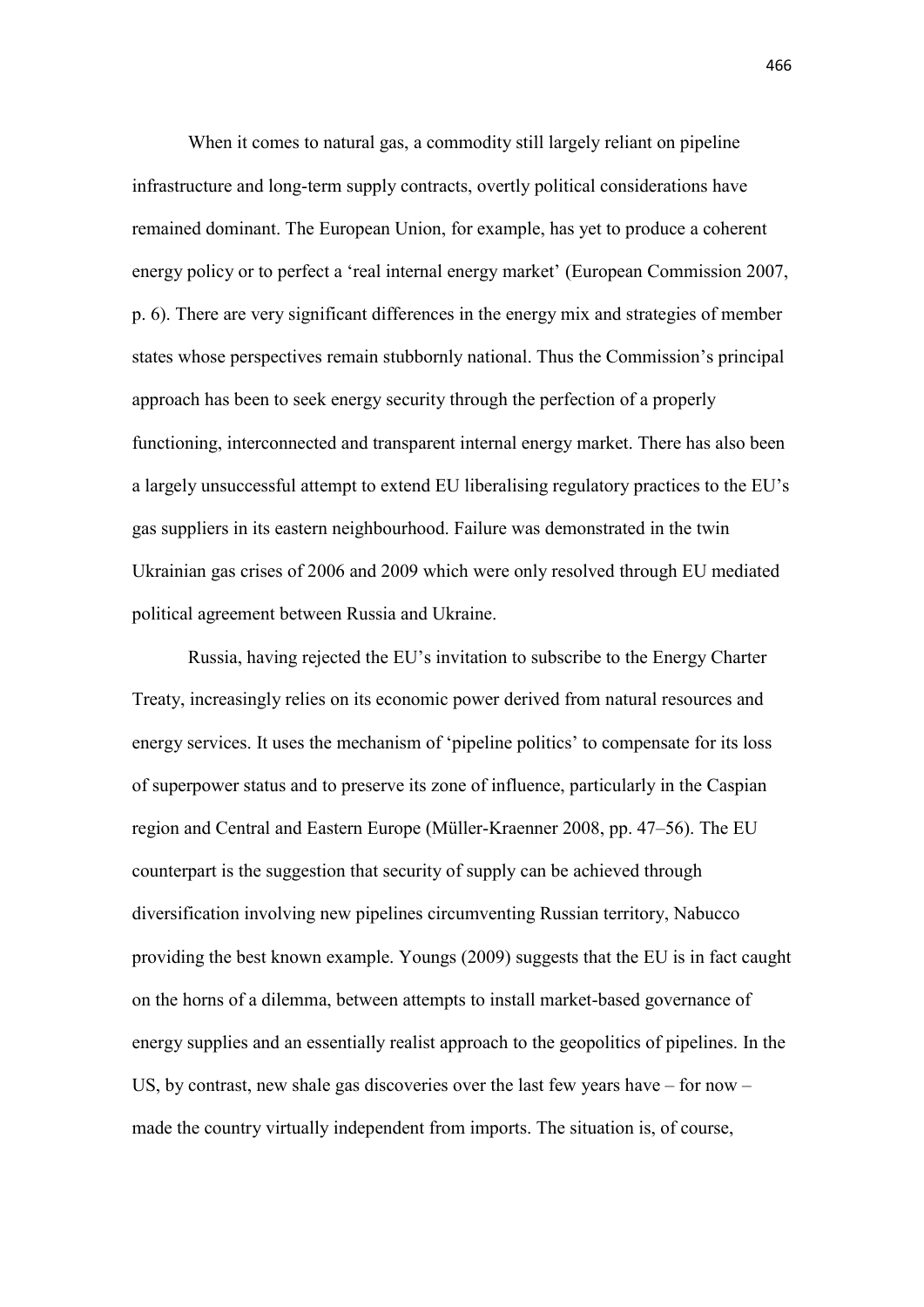completely different for oil supplies, even though the US, if it was minded to incur the costs, could achieve a degree of autarchy in this sector too.

The uncertain future evoked by realist commentators is not merely concerned with 'above-ground', political-economic factors, but intimately bound up with the status of 'below-ground' energy reserves. While the momentous increase in energy prices during 2004–2008 may have been partly caused by the growing 'financialization' of energy markets and an upsurge in speculation (Bradshaw 2010, p. 276), there is now a strong chorus of voices pointing to underlying factors of supply and demand. Data problems caused by failure to report or intentional misreporting cannot conceal a general pattern of stagnant reserves (Owen et al. 2010). The possibility of a significant future shortfall in oil supplies is supported by a raft of additional arguments. First, significant additional demand will come from emerging economies, especially India and China, and may result in global energy demand growth of 36 percent by 2035, with demand for oil projected to grow by 15 percent (IEA 2010). Second, considerable investments will be needed to expand (or even maintain) supply because there will be growing reliance on non-conventional, more expensive oils from tar sands, enhanced oil recovery, or even coal liquefaction. Such investments, however, will be hindered by short-term price volatility.

Third, even those countries with the capacity to ramp up production of fossil fuels will struggle to increase exports. Many energy-rich countries – for example Saudi Arabia, Iran, Venezuela – are dominated by state-owned companies which frequently lack the capital or expertise to substantially increase production. Moreover, substantial energy subsidies have long been employed by these and other governments to reduce energy poverty and secure the consent of their populations. Expectations of cheap

467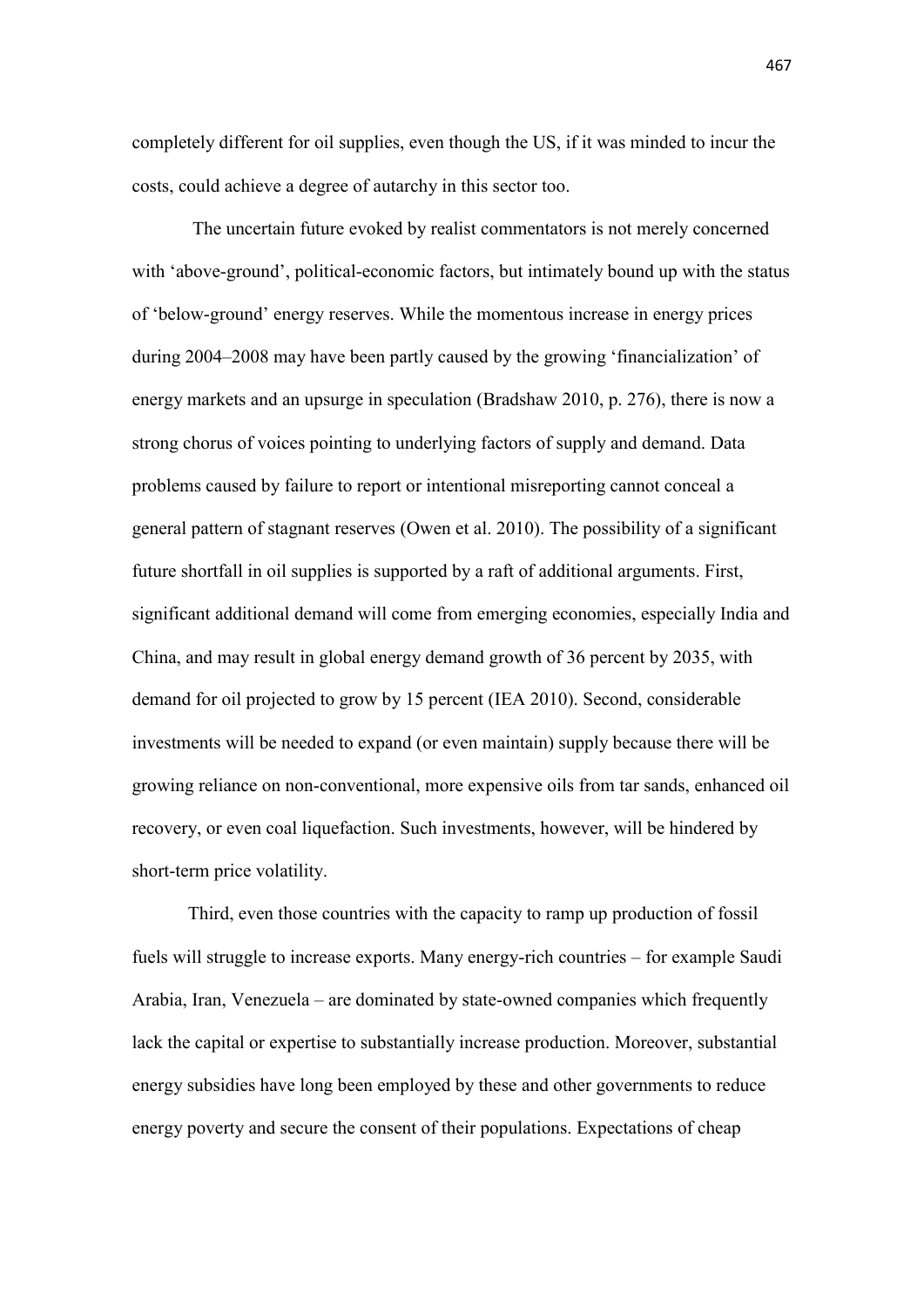energy and a lack of interest in energy efficiency are now so entrenched in most energyrich countries that a continued rise in energy demand, which could ultimately cancel out increased production, is entirely possible (Rubin 2009).

Critics of such projections highlight a decade-long history of erroneous predictions of scarcity. They argue that the supply of fossil fuels will be ensured by technological change, which can unlock previously unprofitable reserves, and higher prices triggering increased investment and exploration. At most, they acknowledge the potential for politically created supply crises through increasing resource nationalism and insufficient investment (Radetzki 2010). This riposte, however, is less forceful now than in the past. Even the traditionally conservative IEA has accepted the tenor of the end of 'easy oil' (Bradshaw 2010, p. 277) and conceded that crude oil production will never again reach its 'all-time peak' of 2006 (IEA 2010, p. 48). Because this entails a switch to non-conventional oils and a progressively lower 'energy return on investment', it is likely to contribute to rising oil prices.

Besides oil supplies, the general picture for fossil fuels is even more contested. Given recent technological advances in shale gas production and underground coal gasification, it remains very uncertain when tangible scarcities will materialize. With regard to oil, however, the significance of the 'peak oil' thesis is that both materially and politically induced supply shortages may well occur. The combined effect of uncertainty and price volatility cements the high status of energy security on governments' agendas because it suggests serious implications for economic development and heightened international competition for scarcer energy resources.

2.1 The Pursuit of Global Energy Security

468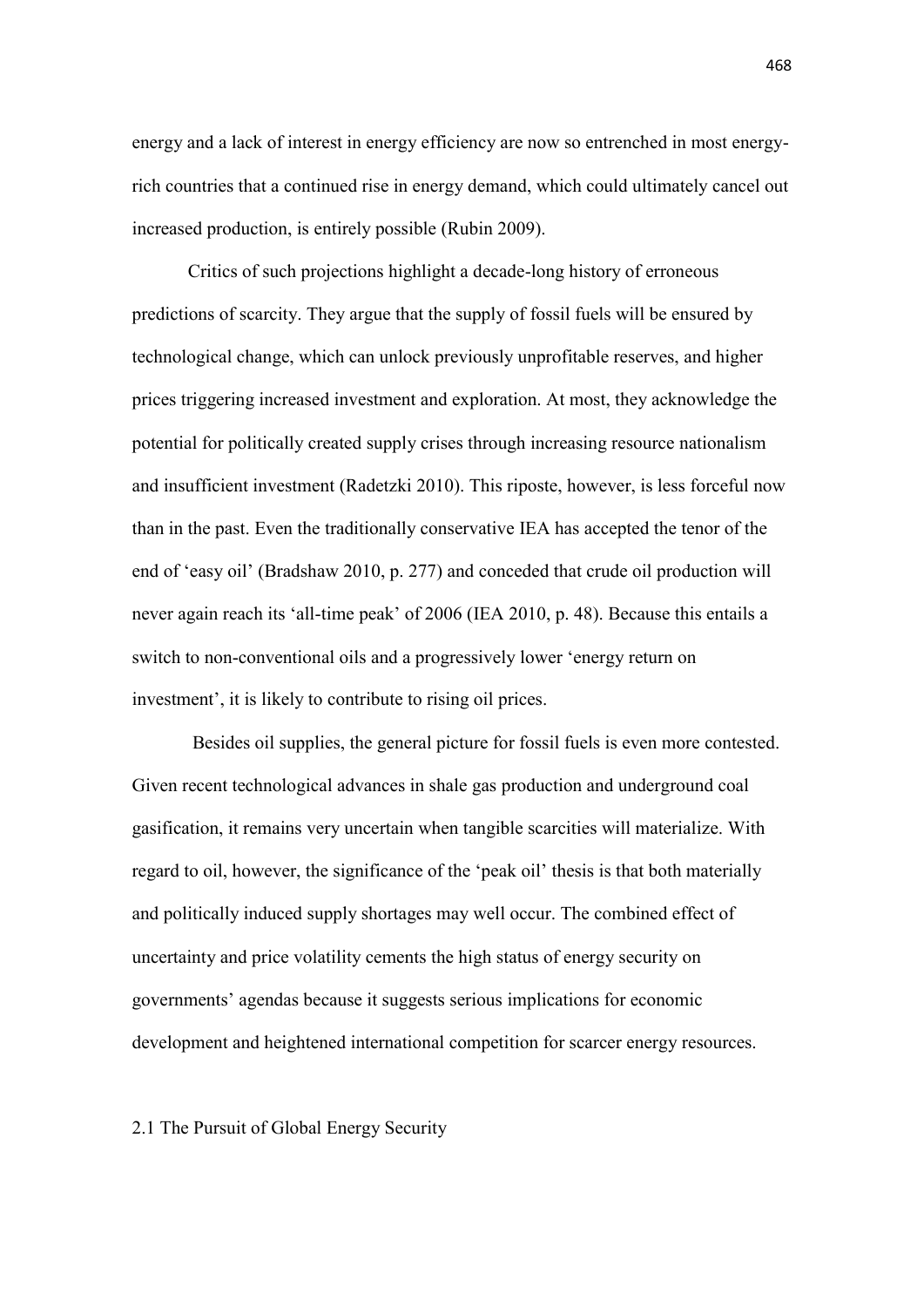Given the revitalized interest in energy issues, there is now a burgeoning literature both on *national* and on *global* energy governance, including the security dimension. In institutional terms, however, the idea of collective energy security has only made very limited progress over the last few decades. Continuing international discord is underpinned by the fundamentally divergent interests of fossil-fuel exporting and importing countries. For OPEC member states and other important exporters, energy security is primarily a question of stable and predictable demand from industrialized economies. The latter, on the other hand, created the International Energy Agency (IEA) in 1974 to coordinate their response to future oil crises and provide information and expertise for national energy policy. For importing countries, energy security hence equates to security of supply.

Although the fierce producer-consumer clashes of the 1970s are unlikely to return, the bifurcated structure of energy security policy has proved persistent. The establishment of the International Energy Forum (IEF) in 1991 was intended to signal a new era. It provides a basis for enhanced producer-consumer cooperation and already features initiatives on improving the transparency of oil and gas data with regard to production and investment levels. But a legacy of conflict and 'deep-rooted mutual suspicion' has so far stood in the way of major governance breakthroughs (Lesage et al. 2010, p. 62). The EU is a supporter of multilateralism but the approach of its member states to energy security is often to secure a network of bilateral deals with neighbours.

To bolster the case for global cooperation, commentators have underlined the high degree of interdependence (Yueh 2010) which typifies global energy relations. In theoretical terms, this condition has long applied in a globalising world. The drive towards an efficiently functioning global energy market (primarily for fossil fuels) is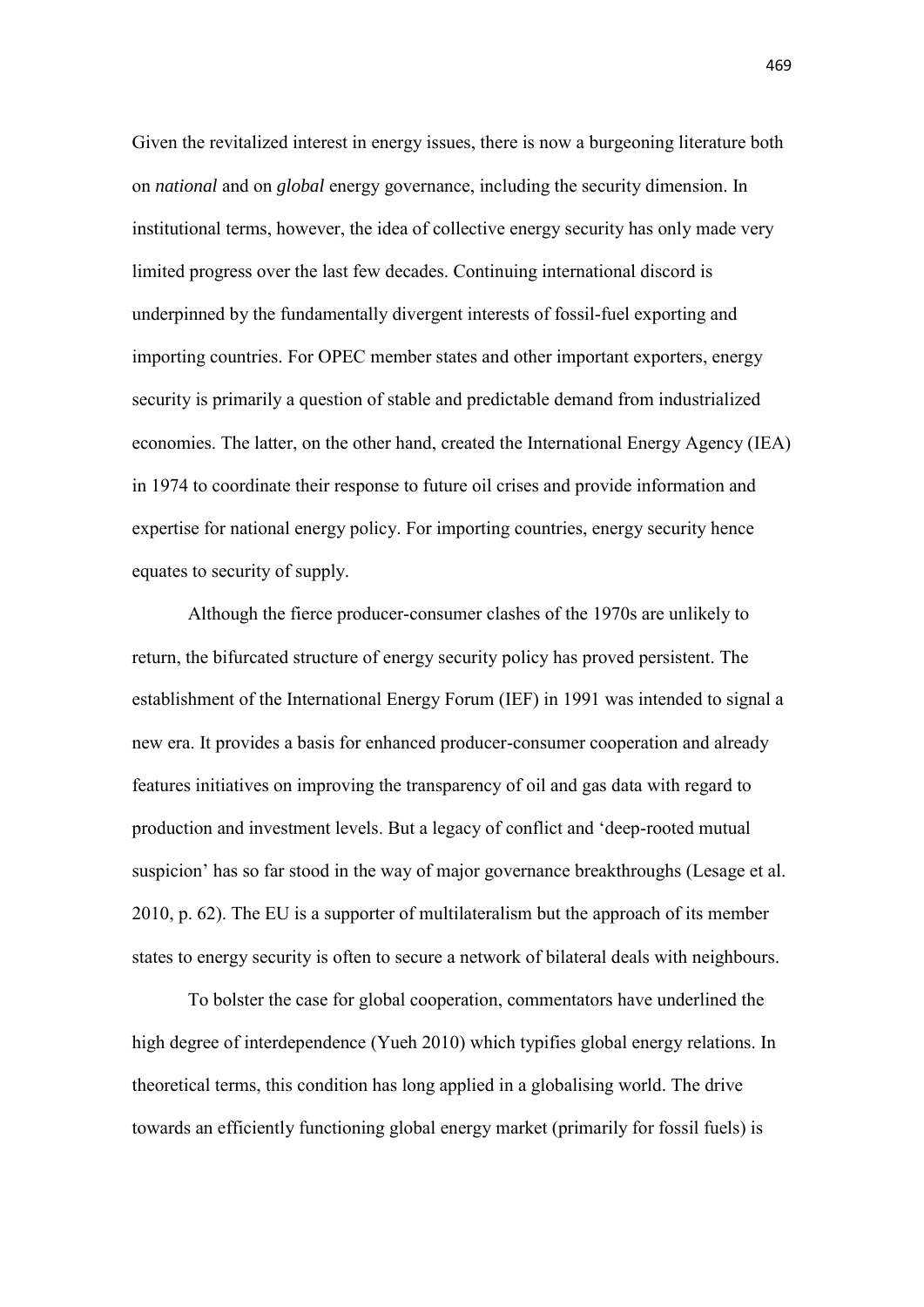nothing less than an institutionalization of economic interdependence. But in practical terms, shared vulnerability was brought to the fore by surging energy prices during 2004–2008. From 2005 onwards, several G-8 meetings treated energy as a high priority and initiated a number of assessments and action plans by drawing on the IEA's expertise (Lesage et al. 2010, Ch. 7).

A minimal common ground between consumer and producer countries is the avoidance of extreme price volatility because it makes planning for the future exceedingly difficult. For example, the budgets of fossil fuel exporting countries were initially buoyed by rising revenues, then shrank suddenly when the financial crisis hit and prices collapsed. Given the nature of energy policy, however, it is unlikely that UN institutions will take the lead in this venture. Even though many UN organizations and programmes also pursue energy-related activities, the envisaged central organizational node, UN-Energy, is currently no more than an embryonic focal point. Therefore, in a 'business-as-usual' scenario of global energy governance, serious coordination will remain the preserve of 'coalitions of the willing', while broader multilateral processes are most likely to proceed through the UN climate change regime (UNFCCC) (Karlsson-Vinkhuyzen 2010, p. 193). As we argue in the final section of this chapter, this regulatory dynamic would likely increase the compatibility of energy security and climate change mitigation. To substantiate this point, however, we first turn towards the notion of climate security.

#### 3 CLIMATE SECURITY

Climate security has its roots in the environmental security debate. The critical questions raised and empirical results first offered in the early 1990s are equally valid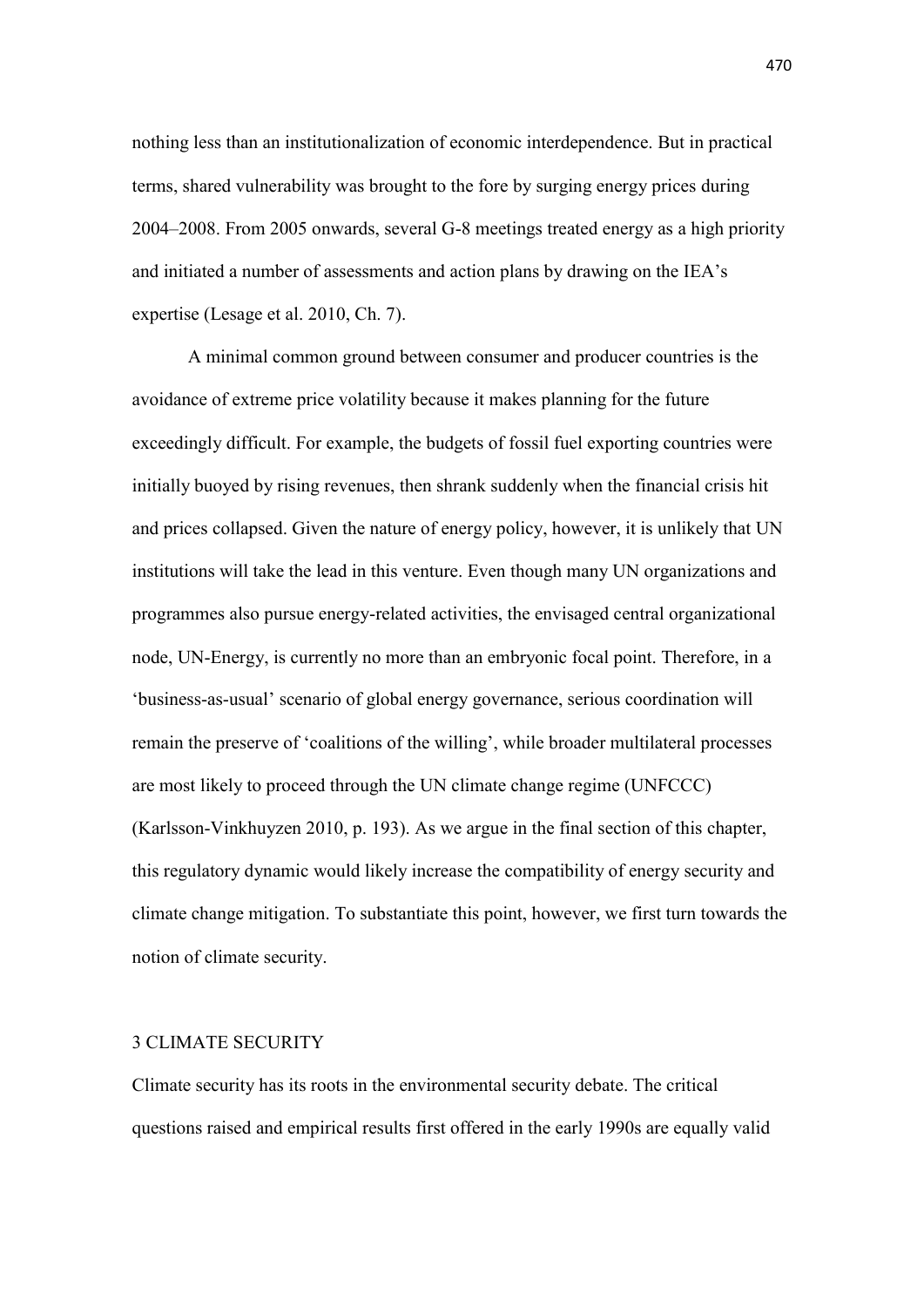for today's discussions.<sup>2</sup> Unsurprisingly, in theoretical terms the precise meaning of climate security therefore remains contested. Understandings range from the adaptive capacity and resilience of societies in the face of extreme weather events to ambitious mitigation which reduces the risk of catastrophic consequences. Yet, in the realm of international climate governance, political consensus has developed around a precise number to distinguish 'manageable' from 'dangerous' climate change: this is the famous 2˚C threshold. While the concept of *environmental* security has long been present in discussions about environmental governance, the related notion of *climate* security is a relative newcomer. This process of 'securitization' may be understood as a gradual and mainly discursive accomplishment from a constructivist perspective or as an inevitable and necessary development from a rationalist standpoint.

A constructivist approach would trace the rise of the climate security discourse over the past few years. Some have pinpointed the year 2002 as the point at which the political mainstream acknowledged potential security implications. According to Dupont (2008, p. 30), a report commissioned by the Pentagon (Schwartz and Randall 2003) helped trigger a learning process through which climate change 'metamorphosed from a boutique environmental concern to a first-order foreign-policy and nationalsecurity problem that is now being ranked alongside terrorism and the proliferation of weapons of mass destruction.' The following years did indeed witness a flurry of similar, if more sophisticated, assessments, most prominently a 2007 report by a US think tank (CNA Corporation), a 2008 EU report on 'Climate Change and International Security', and an explicit recognition by the 2010 US Quadrennial Defense Review and by the 2010 UK Strategic Defence and Security Review.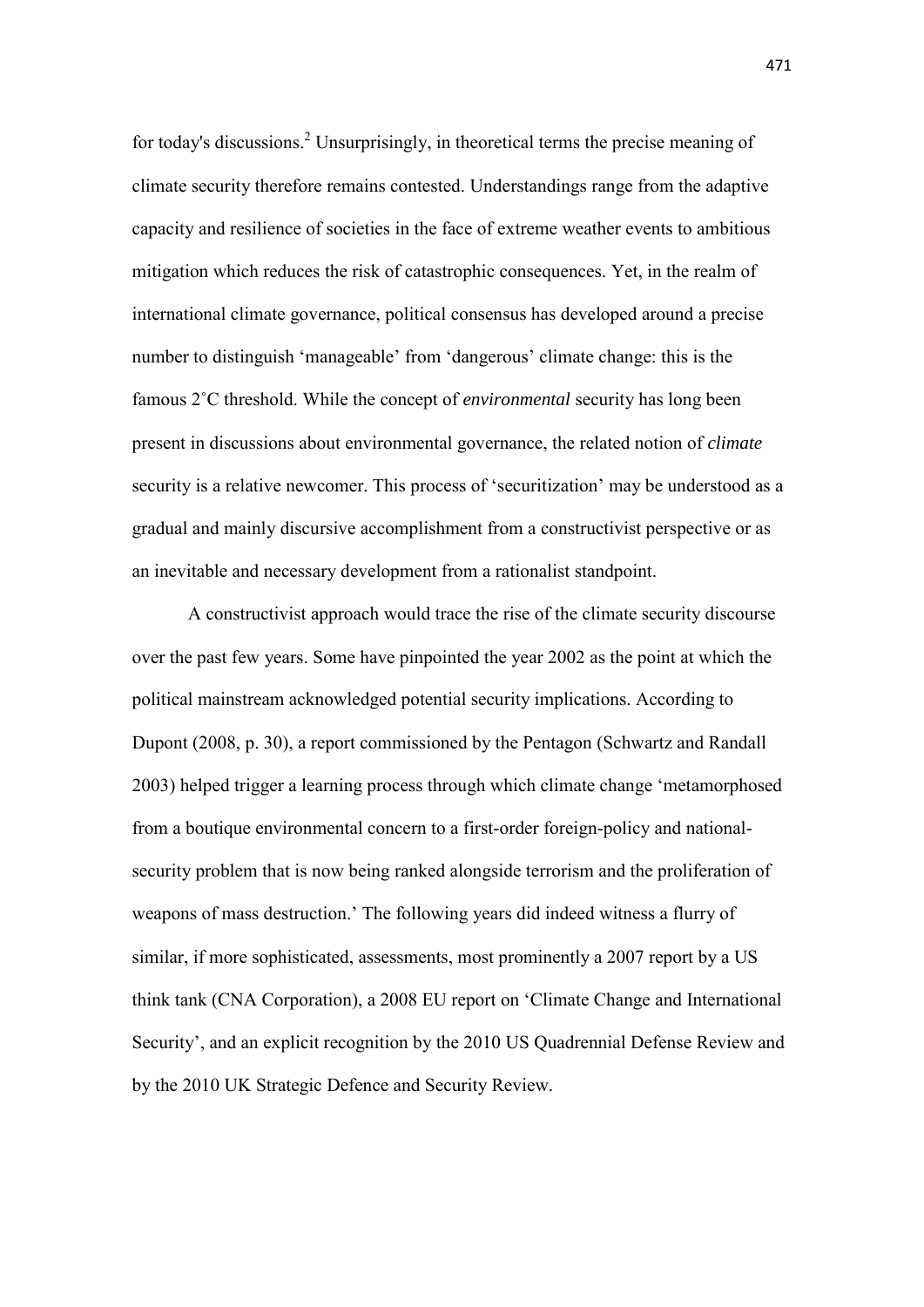Although there are still some doubts about the extent and durability of the securitization process<sup>3</sup> (Scott 2008; Mobjörk et al. 2010), the debate on climate change and security in the UN Security Council (April 2007) may come to be seen as a genuine watershed. While most developing countries resisted the security framing and favoured environment/development discourses, small-island developing states (SIDS) – ranking among the most vulnerable nations – sided with industrialized countries to support an active role for the Council in climate change governance (Detraz and Betsill 2009, p. 312). In July 2011, Germany reintroduced the issue at the Council. There was agreement on the significance of climate change, but no consensus on the appropriate international forum for its discussion. China and Russia, supported by G-77 members argued that the Council was ill equipped to cover a topic that was the proper responsibility of the UNFCCC (MacFarquhar 2011). Despite the session ending without tangible results, these high-level diplomatic discussions have arguably ensured the presence of climate security considerations on the agendas of governments and international organizations.

A rationalist approach places greater emphasis on the expected impacts of climate change and the likely gamut of security responses they are likely to trigger. One of way of developing such predictive capacity is to construct scenarios based on the best available climate science. Another is to study historical instances in which climatic factors seem to have played a critical role, for example the decline or collapse of ancient civilizations (Dupont 2008, p. 31). Quantitative methodologies can equally be applied. Lewis (2009, p. 1199) thus cites a Chinese study concluding that 70–80 percent of 'peak war activity' in China's history took place during unusually cold or warm climatic periods which sharply reduced land productivity.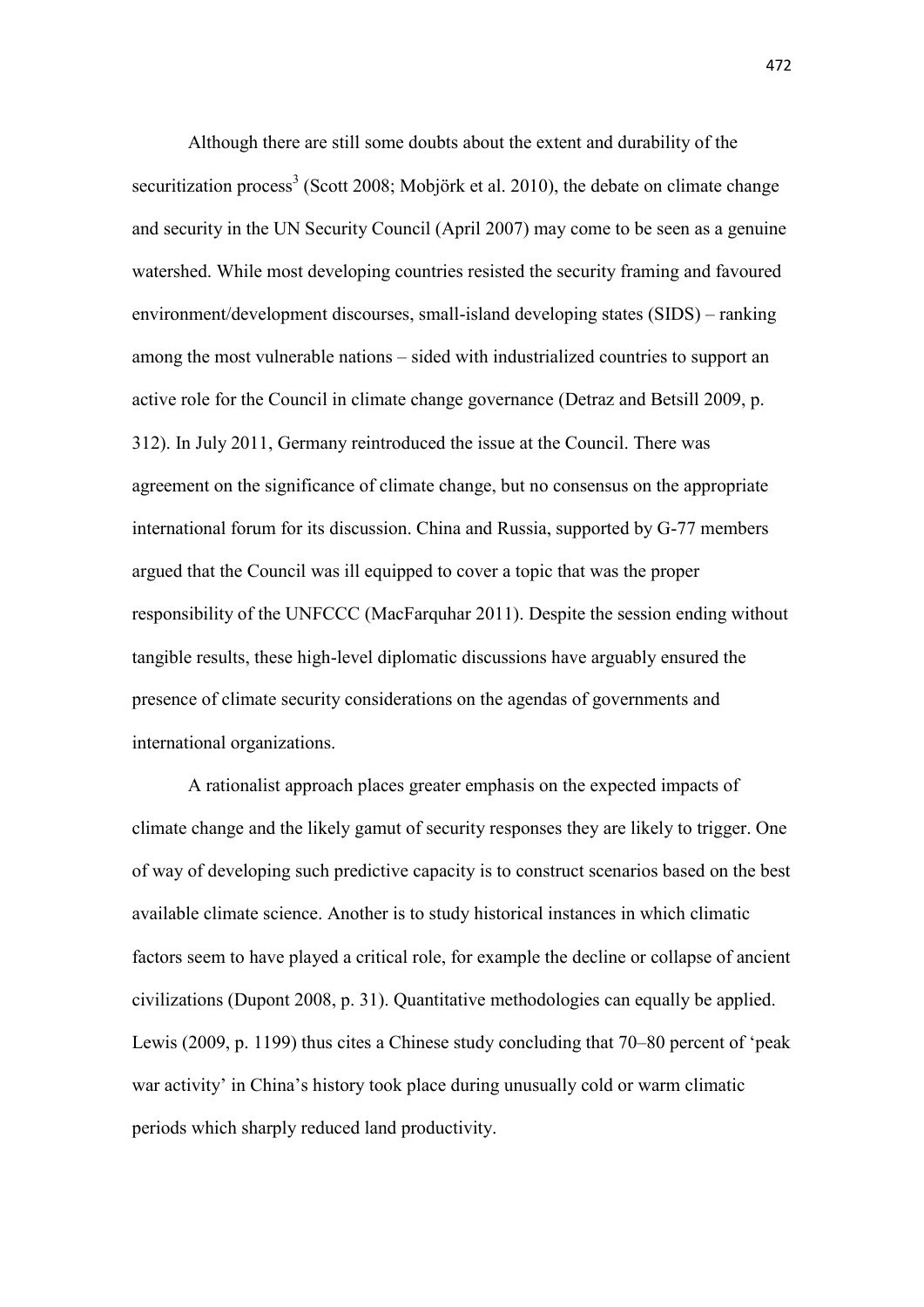A combination of these analytical pathways holds insights for all major strands of security thinking. For proponents of national security priorities, climate change fits into the category of unconventional, destabilising 'threat multipliers' that could cause state failure, foment extremism, trigger migratory waves, and physically endanger military installations at home and abroad. This was the thrust of the 2008 paper developed, with special emphasis on climate change and the Arctic, by the EU's Javier Solana (European Council 2008). For advocates of human security approaches, climate change impacts pose grave challenges to the twin objectives of 'freedom from fear' and 'freedom from want' by undermining stable livelihoods and imposing significant and costly adjustments on frequently vulnerable communities.

Third, what marks out climate change from other non-conventional security threats is its disruptive effect on ecological, 'planetary' security. By adversely affecting the capacity of the atmosphere to render the 'ecosystem service' of providing a stable climatic system, rapid (and potentially abrupt) human-induced climate change may pose an existential threat to the biosphere, including human civilization itself. To use the terminology of the Copenhagen School, what is evident here is a shift in the referent object of security from the nation state, to the individual in society and finally to the planetary biosphere itself.

## 3.1 Reactive Climate Security

The argument about fundamental ecological security and climate change impacts has been implicit in the literature since the 1970s. But now that attention to the security implications of climate change is growing, the focus is often re-adjusted onto reactive policies, such as coping mechanisms and adaptation measures. This strategic shift in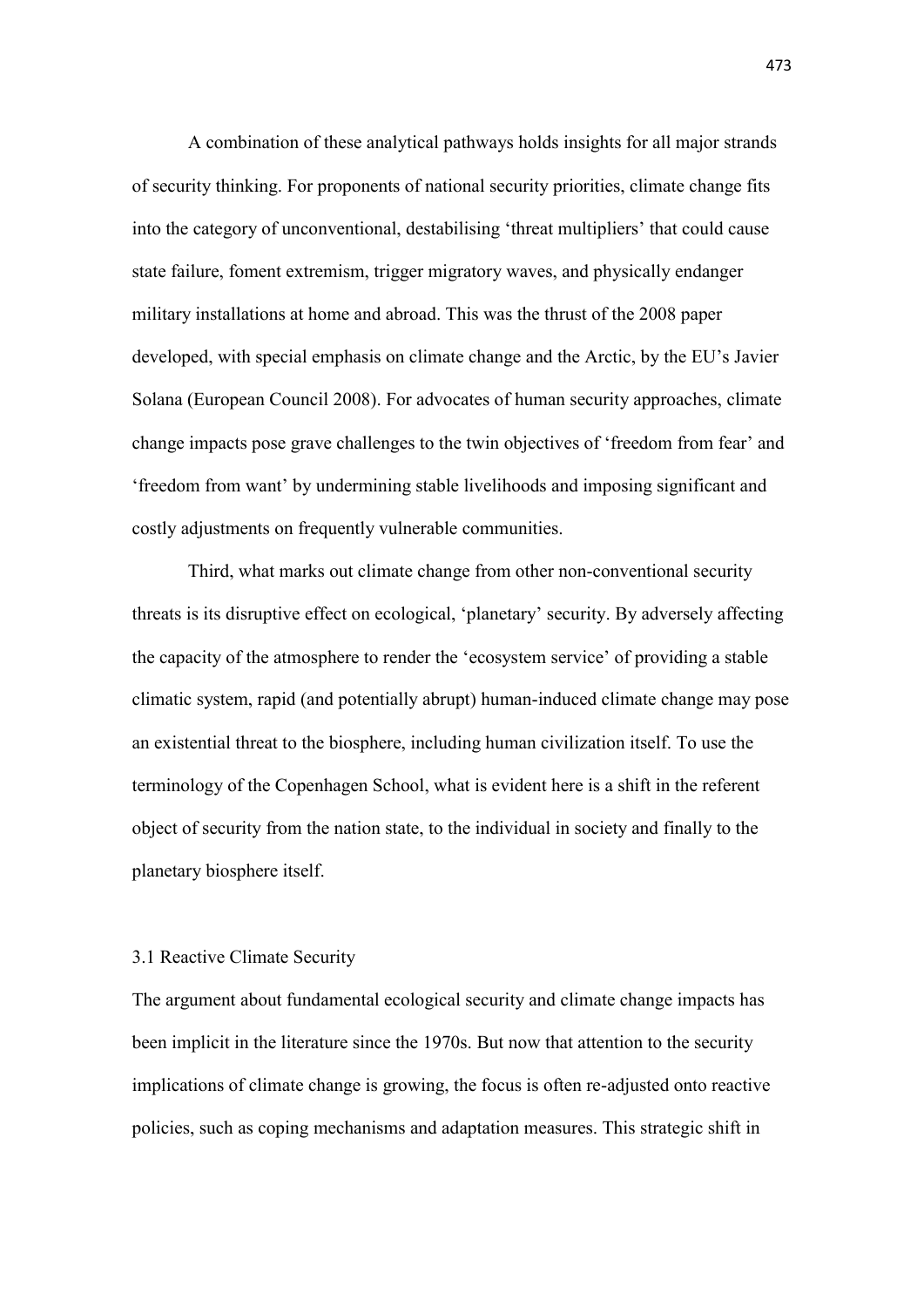policy formulation is justified by two weighty arguments. First, the inertia of the climate system implies that the current concentration of  $CO<sub>2</sub>$  in the atmosphere is already sufficient to generate a significant degree of global warming over the coming decades. Second, the recognition of inevitable impacts is joined by pragmatic motivations. As David Keith (2009, p. 56) describes it, in contrast to globally coordinated mitigation measures, 'the self-interest of nations, firms and individuals will work to drive measures to ease adaptation to the changing climate since the benefits of adaptation can be captured locally where money is spent.'

Apart from positive results for human security, such benefits can equally be understood as the avoidance of violent conflict. Certainly, the causal connection between climate change and conflict remains hotly contested. Yet, a broad-based, if minimal, consensus has emerged around the proposition that violent conflict rests on numerous, complex socio-economic and political – as well as climatic – processes and that the latter may constitute a 'non-essential' causal factor (Mazo 2010, p. 40).

Among the expected consequences of climate change are sea-level rise, altered precipitation patterns, an increase in extreme weather events, melting glaciers, increasing burdens of infectious diseases, and the progressive acidification of the oceans (Dupont 2008, p. 32). When set against a number of separate trends, such as population growth, it is evident that climate change will contribute to increasing water and food insecurity around the world.<sup>4</sup> Whereas profound societal destabilization will not necessarily translate into inter-state warfare, it will harm the prospects for human wellbeing and may trigger unprecedented waves of migration, both within and across national territories. Some estimates suggest there may be 200 million environmental refugees by 2050 (Mazo 2010, p. 129). Furthermore, failing states could unwittingly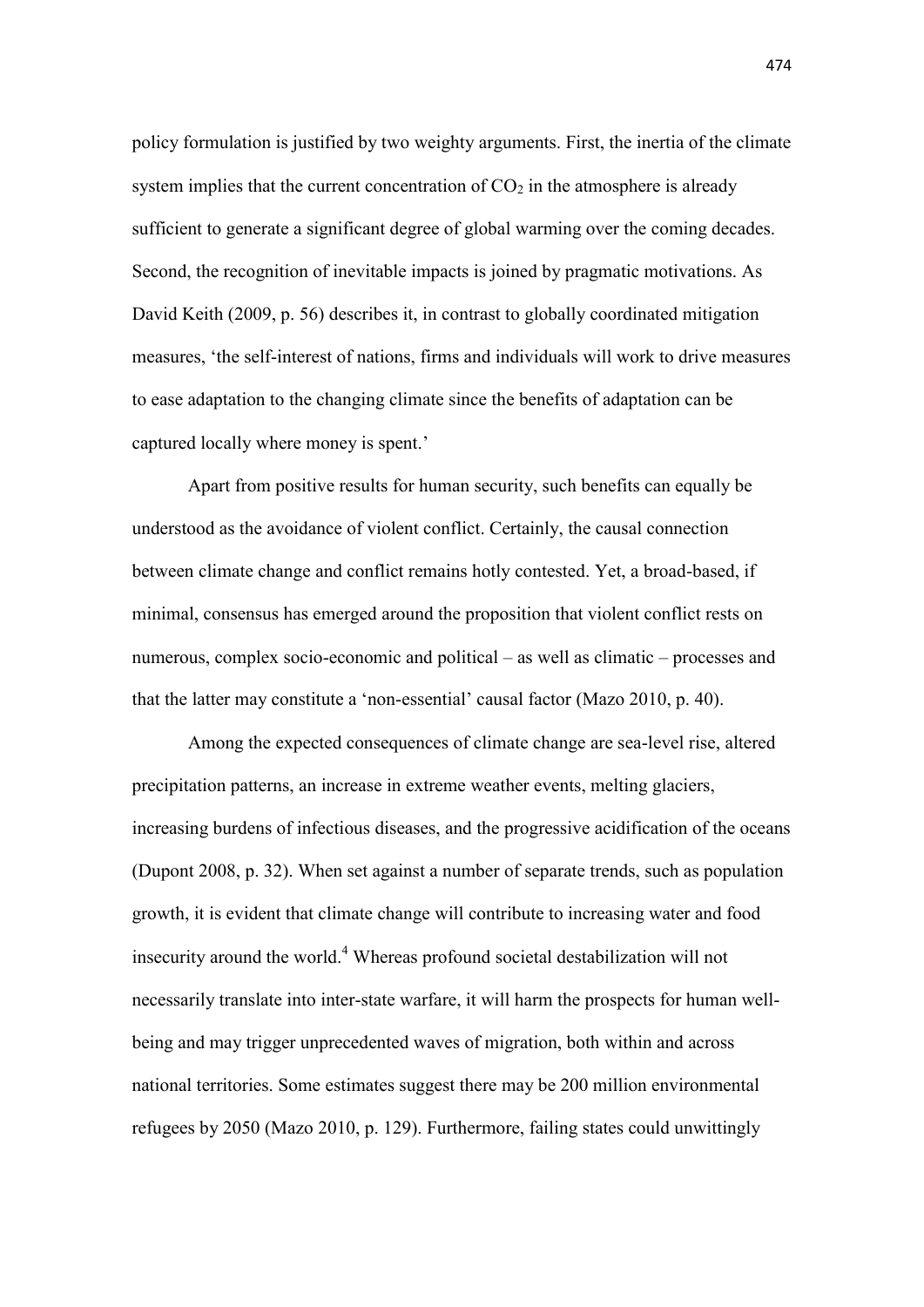'export' insecurity well beyond their borders by becoming havens for international criminal or terrorist networks.

If security responses to such instabilities were designed by traditional military planners, one may expect the whole gamut of coping and containment tools to be applied. Individual states or alliances of states are likely to step up border security and the policing of major migratory routes (Rogers 2010). The beginnings of these trends can, for instance be discerned in the EU's Immigration, and Neighbourhood Policies. Active intervention in failed states, under the Common Security and Defence Policy, for the purpose of conflict prevention, conflict resolution or humanitarian assistance may also appear on the agenda alongside EU counter-terrorism efforts. However, many of these measures may also strengthen the widespread perception of an 'uncaring West'. This could bolster support for extremist groups<sup>5</sup> and perhaps provoke radical civic mobilization within developed countries themselves (Mabey 2008, p. 94).

On the other hand, reactive security responses need not be confined to military approaches. Following a human security perspective, there will also be increasing interest in emergency adaptation measures and, crucially, in 'pre-adaptation' strategies such as fostering resilience and 'climate-proofing' of critical infrastructures (Adger 2010; Mazo 2010, p. 102). Much of the climate aid for developing countries – projected to reach \$100 billion annually by 2020 – is likely to be earmarked for this category of actions. Initial projects from late 2010, such as combating coastal erosion in Senegal or flood prevention in northern Pakistan, give an indication of what resilience and 'preadaptation' mean in practice.

## 3.2 Preventive Climate Security

475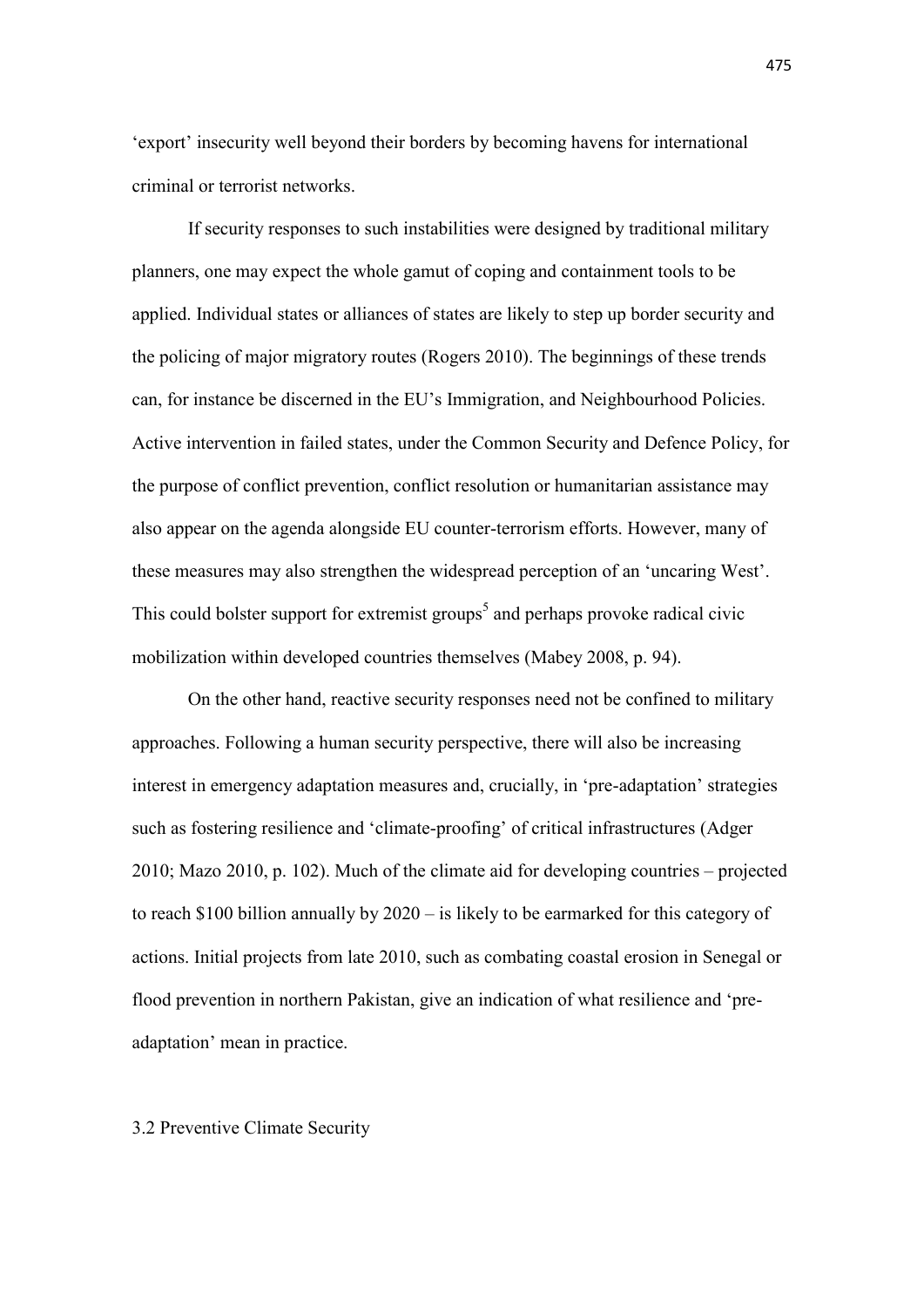While few would dispute the need for reactive security policy and adaptation measures, the central question is whether these will compete with the requirements of climate change mitigation. Given the slow progress of international climate regulation, adaptation funding – one of the few issues gathering widespread support – might well be employed for policies that further increase carbon emissions. On the other hand, the accompanying capacity-building may also serve to improve the effectiveness of mitigation policies (Mazo 2010, p. 132). Overall, a broad consensus exists that 'sustainable security' (Dalby 2009, p. 166) can only be achieved if both policy objectives are designed for compatibility. The governance arrangements for avoiding deforestation (REDD+), currently under discussion in the UNFCCC and affiliated fora, represent a test case for this integrated conception.

Regarding mitigation, ambitious reductions in greenhouse gas emissions are essential not only to curb the need for risky and expensive reactive security policies. Moreover, it is becoming increasingly clear that the process of climate change may not conform to the linear assumptions embodied by relatively conservative modelling exercises. Although the IPCC's Fourth Assessment Report states that climate change is very likely caused by human activity (IPCC 2007), detailed knowledge about the precise mechanisms of an enormously complex climatic system remains a work in progress. This is reflected by the broad ranges of possible temperature change given in the IPCC's scenarios. Rather than taking scientific uncertainty as a reason for hesitation, however, many commentators have pointed out that the probability functions of mainstream climate models could be too linear because the climate's sensitivity to GHGs might unexpectedly turn out to be much stronger. Recent developments – such as unprecedented reductions in mid-year Arctic sea ice in 2010 and 2012, sustained sea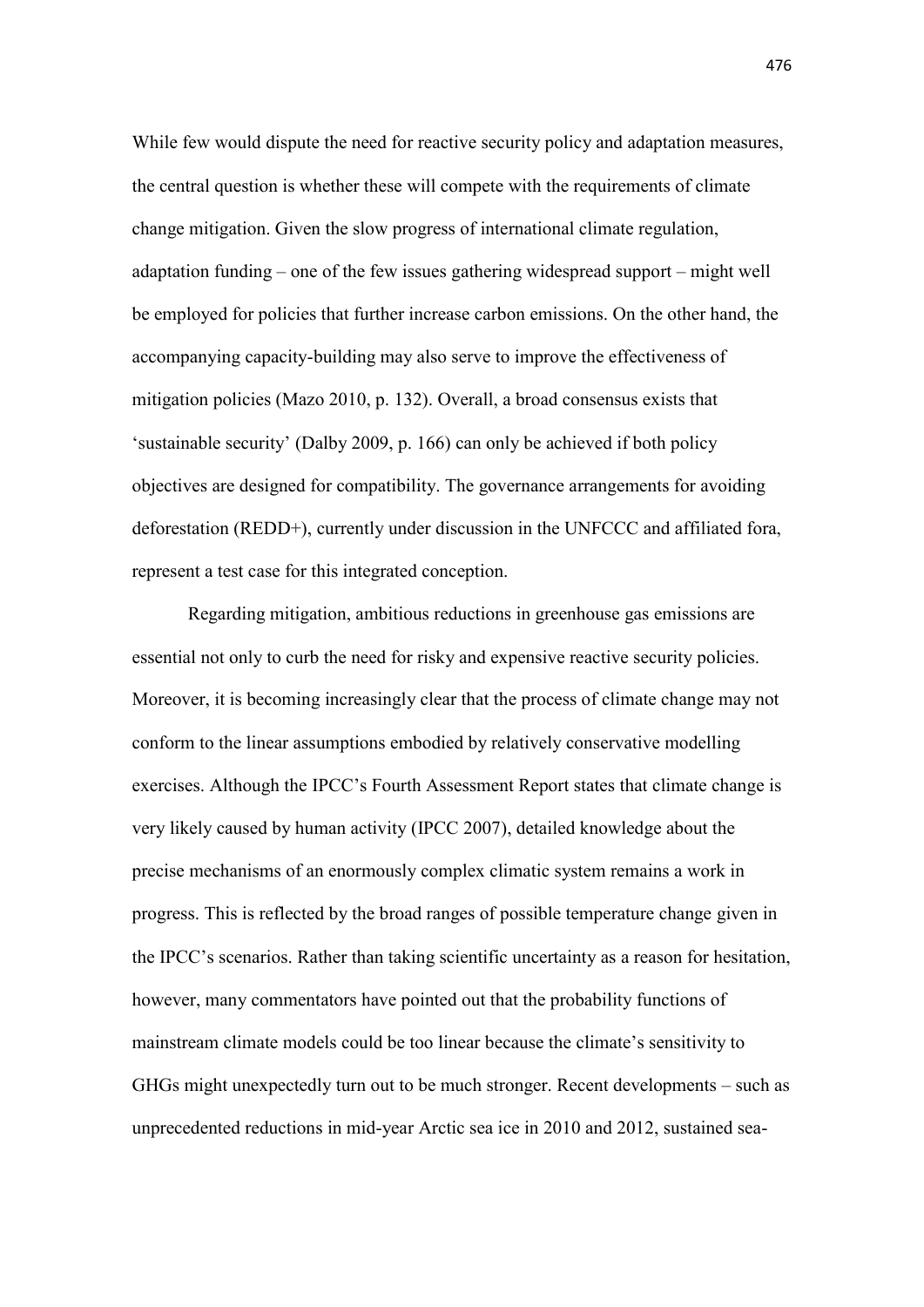level rises, and higher GHG emissions than projected – have bolstered these concerns (Mobjörk et al. 2010, p. 42ff.).

Unexpectedly rapid or strong climatic changes are not the only scientifically grounded scenarios that would likely have severe security consequences. It is equally possible that there are non-linear climatic dynamics scientists do not yet understand and which therefore cannot be integrated into their models. There are likely to be thresholds or 'tipping points' which could shift the global or, more likely, regional climate system into a new state. Mabey (2008, p. 22) presents a typology of such climatic events, distinguishing between 'high impact reversible events' (e.g. changing Asian monsoons, a weakening Gulf Stream), 'irreversible impacts' (e.g. melting glaciers, species extinction), and 'runaway climate change' whereby feedback loops – triggered by events such as melting permafrost soils releasing large quantities of methane – would push the climate system into an uncontrollable warming spiral.

Such 'high impact/low probability' scenarios are no mere figment of imagination, as the geological record shows that they have occurred in the distant past (Mabey 2008, p. 13; Mazo 2010, p. 29). These scenarios are now frequently recognized in the scientific and policy literatures. Innovative economic analysis has equally cast doubt on conservative 'median' damage functions commonly employed by mainstream 'gradualism'. Weitzman (2010, p. 24) thus proposes a 'fat-tailed' probability distribution of climate sensitivity to higher greenhouse gas concentrations. This implies a distinct chance (1 percent) of 10 or more degrees of global warming and suggests that ambitious mitigation targets would represent an insurance policy against catastrophic climate change.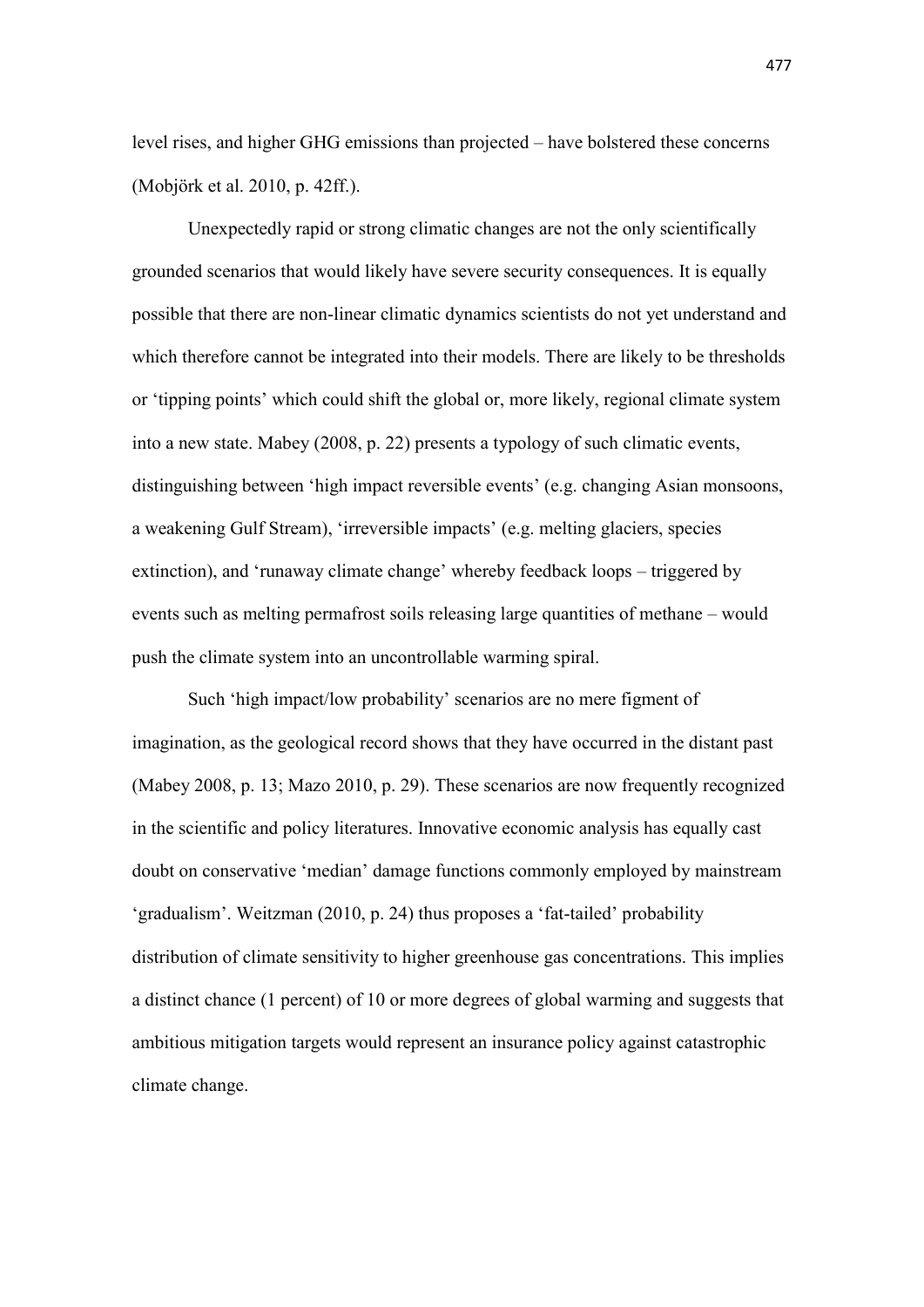Discourses of preventive security strike a similar note. The core argument here is that security analysts and military planners have been trained to rely on prudence and foresight which may lead them to consider worst-case scenarios rather than mere 'best guesses' (Dupont 2008; Mabey 2008; Rogers 2010). By implementing this form of assessment, analysts may come to recognize that reactive security responses cannot adequately deal with scenarios of extreme or abrupt climate change. First, every society has a limited adaptive capacity to profound perturbations. Second, as Mabey (2008, p. 13) puts it, 'while climate change raises many hard security problems, it [ultimately] has no hard security solutions.' In policy terms, both preventive security and risk-averse economic thinking point towards two major undertakings: a rapid transition towards an ultra-low carbon economy and enhanced international cooperation on climate governance.

#### 4 GOVERNING ENERGY AND CLIMATE SECURITY

The first two parts of this chapter have come to different conclusions regarding the challenges of energy security and climate security. For the former, strong international governance mechanisms are desirable but difficult; for the latter, such advances are very challenging indeed, but ultimately indispensable. Energy security is largely subject to the vagaries of the market and the geo-political manoeuvres of major producers and consumers. Institutions such as the International Energy Agency, set up in 1974 by OECD countries, or agreements such as the EU-sponsored 1991 Energy Charter Treaty have not been able to fundamentally change this dynamic.

A range of existing governance mechanisms have extended their remit to cover climate change – typically viewed as a 'threat multiplier'. They provide numerous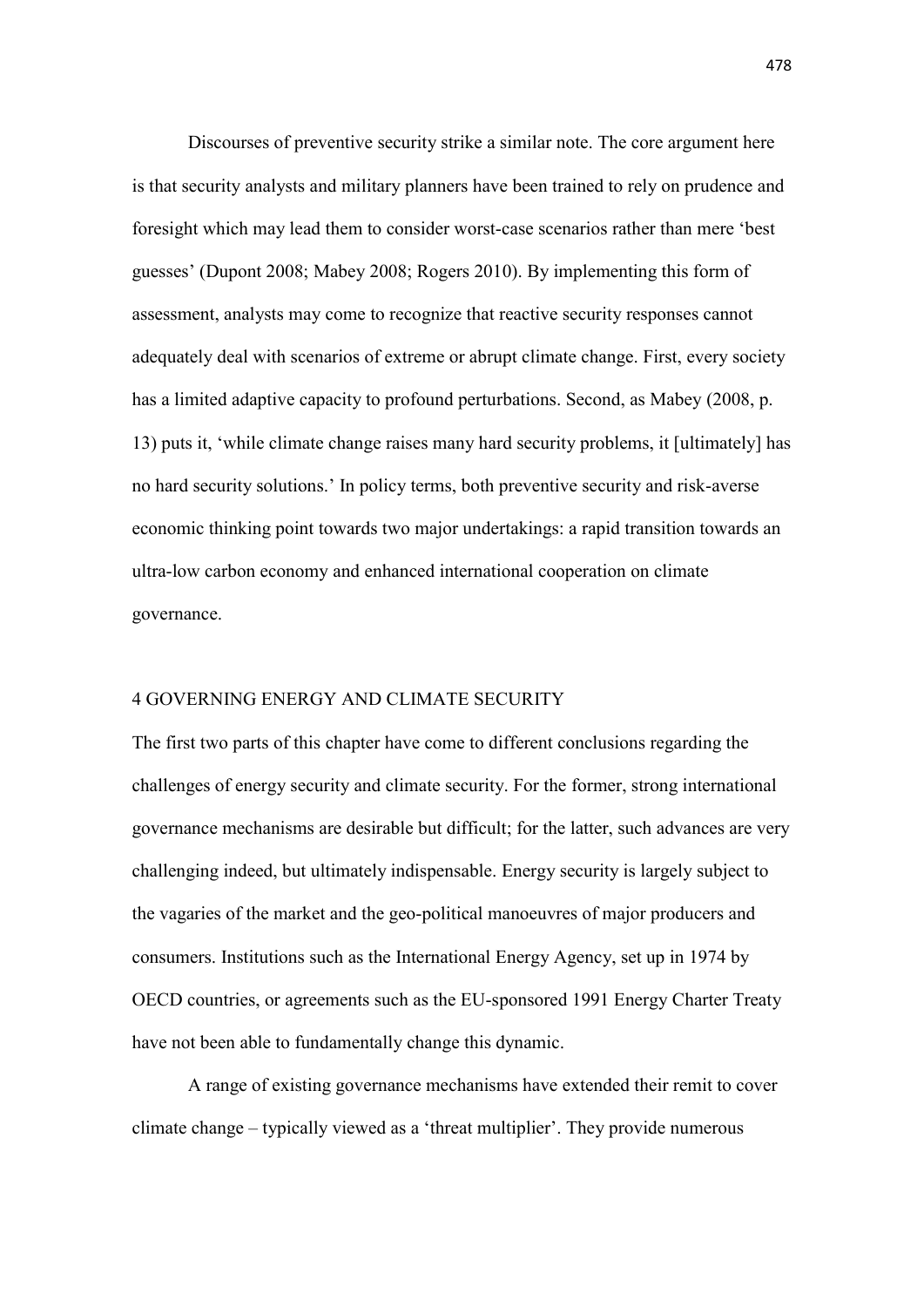frameworks for collaborative international efforts to react to the effects of climate change. The climate issue has permeated the international institutional architecture from development organizations interested in adaptation to UN peacekeeping and the EU's Common Security and Defence Policy. Those who oppose a modification of the UN Security Council's activities prefer to keep the Climate Change Convention as the appropriate forum and to assert that climate security must be considered as a sustainable development issue. Despite recent growing concern with adaptation, the UNFCCC, therefore, remains the institutional location for efforts at preventive climate governance. Although hailed as a success, the Durban 2011 CoP extended the date for a comprehensive new agreement out to 2020. Given this delay and continuing uncertainty about the eventual agreement, many major economies have resolved to enact domestic climate and energy policies that pursue 'win-win' solutions, such as fuel-switching to low- and ultra-low-carbon sources, greater energy efficiency, demand reduction, and the development of cost-efficient carbon capture and storage (CCS) technology (Froggatt and Levi 2009).

# 4.1 'Synergistic' Climate and Energy Security Policy

The popularity of 'synergistic' approaches is reflected in policy developments in major economies around the world. For instance, emerging economies such as China and India continue to pursue traditional energy policy centred on diversification of energy sources, expansion of fossil-fuel-based energy generation, and the reduction of energy poverty. But they are also implementing 'win-win' energy-and-climate policies. With Chinese oil imports predicted to rise from about half to well over 80 percent of domestic needs by 2030 (IEA 2007a), a target of reducing the energy intensity of its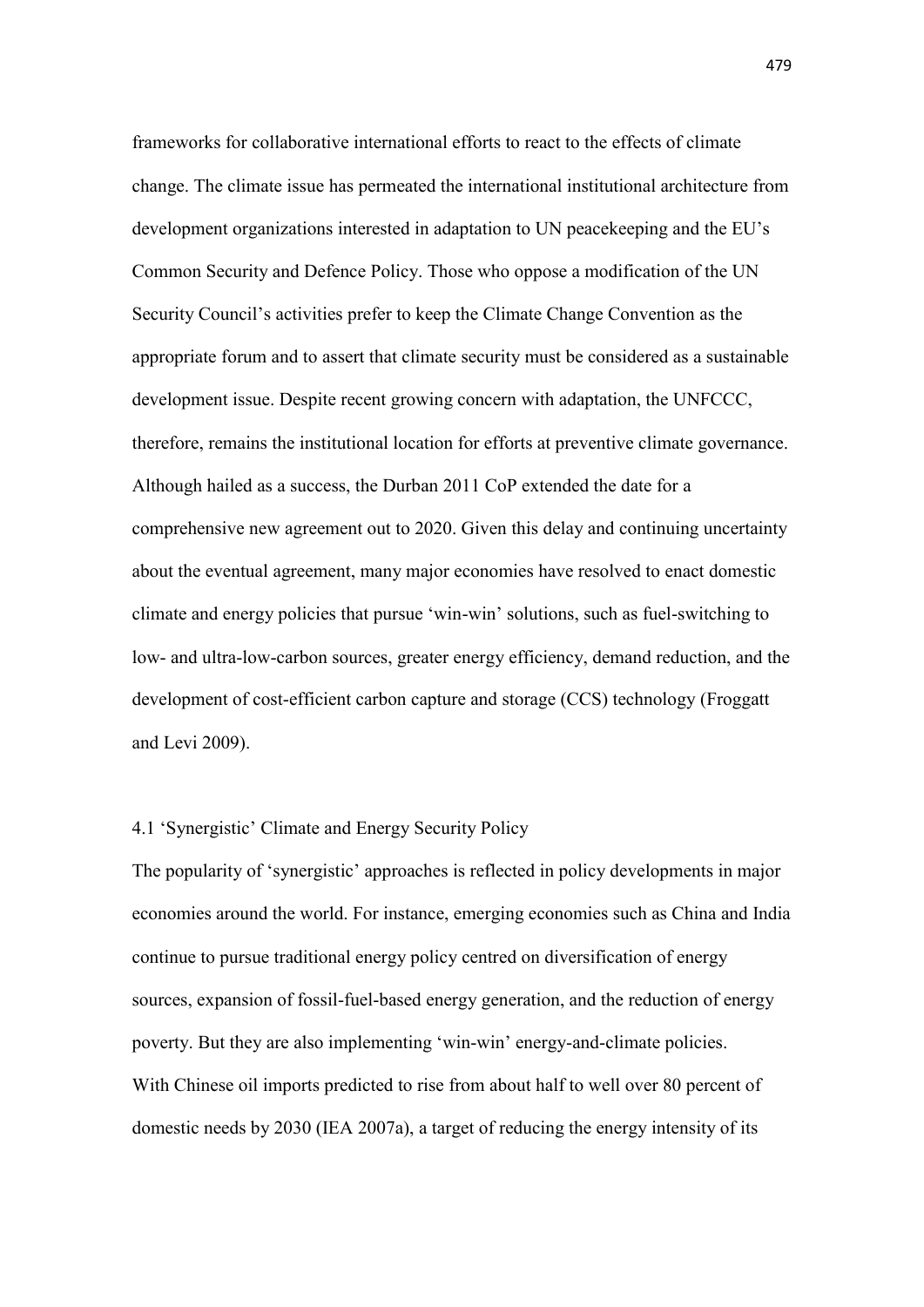economy by 20 percent until 2010 has been raised to 40–45 percent by 2020. This goal is to be achieved primarily through energy efficiency measures, but is flanked by an ambitious programme of investment in low-carbon energy generation which might lead to renewable energy providing one third of total energy generation by 2020. India is projected to face an even greater degree of energy dependence, with up to 90 percent of oil and a rapidly growing share of natural gas and coal to be imported by 2030 (IEA 2007b). India's 2008 'National Action Plan on Climate Change' emphasizes significant future investments in solar energy and energy efficiency.

Even a high-income country such as the US has until now followed a similar policy pattern. US energy and climate policy has often depended on traditional notions of energy security emphasising domestic production of oil and gas. Yet, a temporary confluence with supporters of climate change mitigation brought about the 2007 'Energy Independence and Security Act' which yielded policies on biofuels,<sup>6</sup> energy efficiency and low-carbon energy generation (Bang 2010). However, there are some mid- and high-income countries which have committed to more ambitious and targetbased action on climate mitigation. Mexico, for example, plans to reduce its GHG emissions by 30 percent below a business-as-usual scenario by 2020 and 50 percent from 2000 levels by 2050. Japan has pledged to reduce its emissions in the same period by 25 percent below 1990 levels, although this target will be difficult to achieve. And the EU proposed a 20–30 percent cut below 1990 levels, but made the upper figure conditional on stronger international reciprocity.<sup>7</sup> If current policies on renewable energy and energy efficiency are fully implemented, the EU might achieve a 30 percent reduction by 2030, but that still leaves a considerable gap to the long-term objective of cutting GHG emissions by 80 percent until 2050 (European Commission 2011).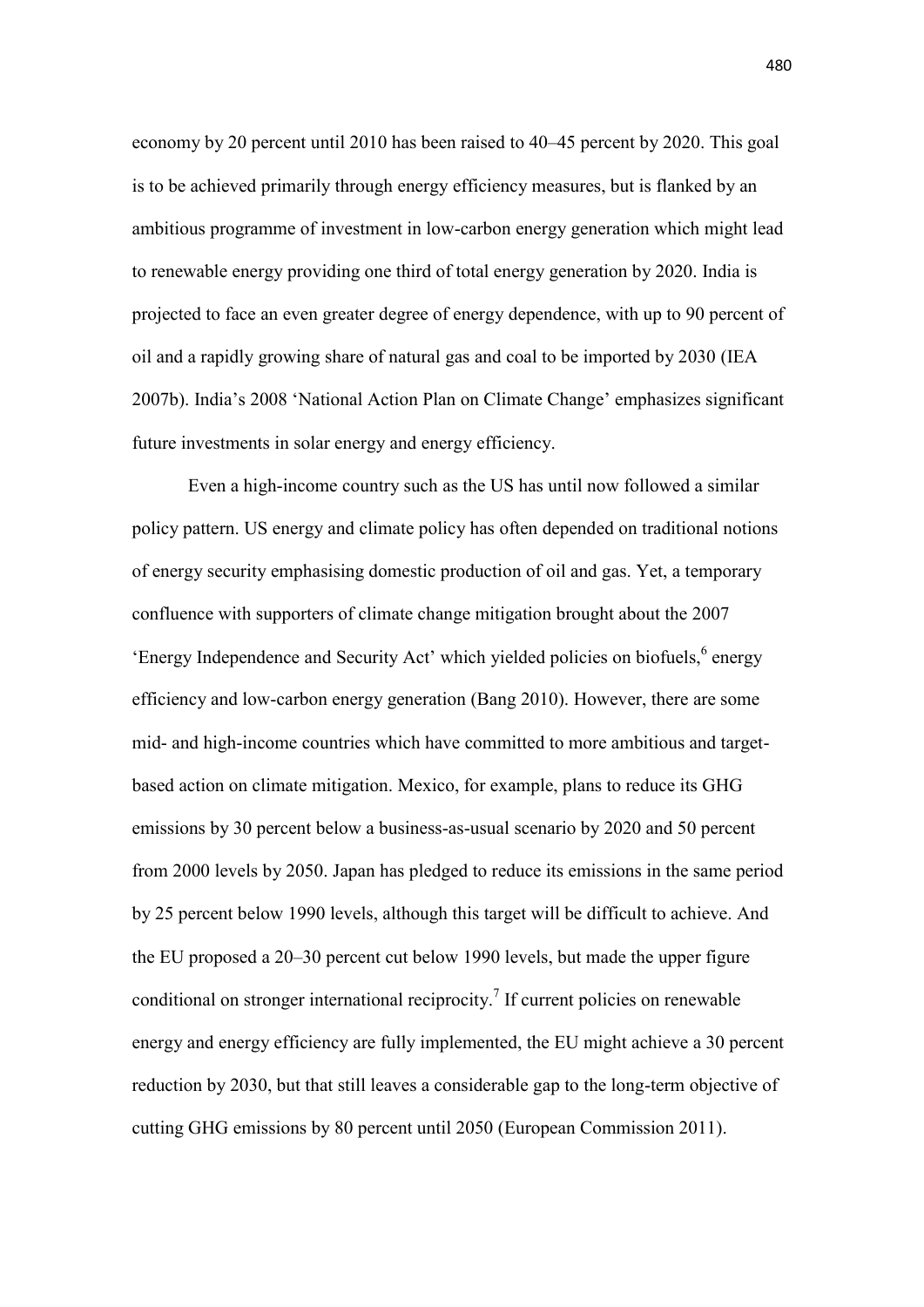By extrapolating from intra-European differences, one can try to deduce the main reasons behind the divergent ambitions of these two groups of countries. Marques et al. (2010) thus found that investment in renewable energy sources increased in line with an EU member state's dependence on energy imports. Unlike the US, most European states – as well as Japan and Mexico – do not currently have the option of expanding domestic production of fossil fuels in a cost-effective manner. The EU as a whole is projected to see its total import dependency increase from 82.6 percent for crude oil and 60.3 percent for natural gas (in 2007) to around 93 percent and over 80 percent by 2030 (Comolli 2010). In the wake of the 2005–2006 Russia-Ukraine dispute over natural gas deliveries, political momentum resulted in the 2008 'EU Climate and Energy Package'. The Commission has taken a synergistic view:

<quotation>Action on renewables and energy efficiency, besides tackling climate change, will contribute to security of energy supply and help limit the EU's growing dependence on imported energy. It could also create many high-quality jobs in Europe and maintain Europe's technological leadership in a rapidly growing global sector. (European Commission 2006, p. 10)</quotation>

This is matched by calls for cooperation with other players US, China, India, Canada and Japan on energy efficiency and renewables, global market access and investment trends to achieve better results in multilateral fora such as the UN, the IEA and the G-8. 'If these countries reduce the use of fossil fuels, it will also be beneficial for Europe's energy security' (European Commission 2006, pp. 16–17). 'Indeed energy must become a central part of all EU external relations; it is crucial to geopolitical security, economic stability, social development and international efforts to combat climate change' (European Commission 2007, p. 17). Existing momentum for climate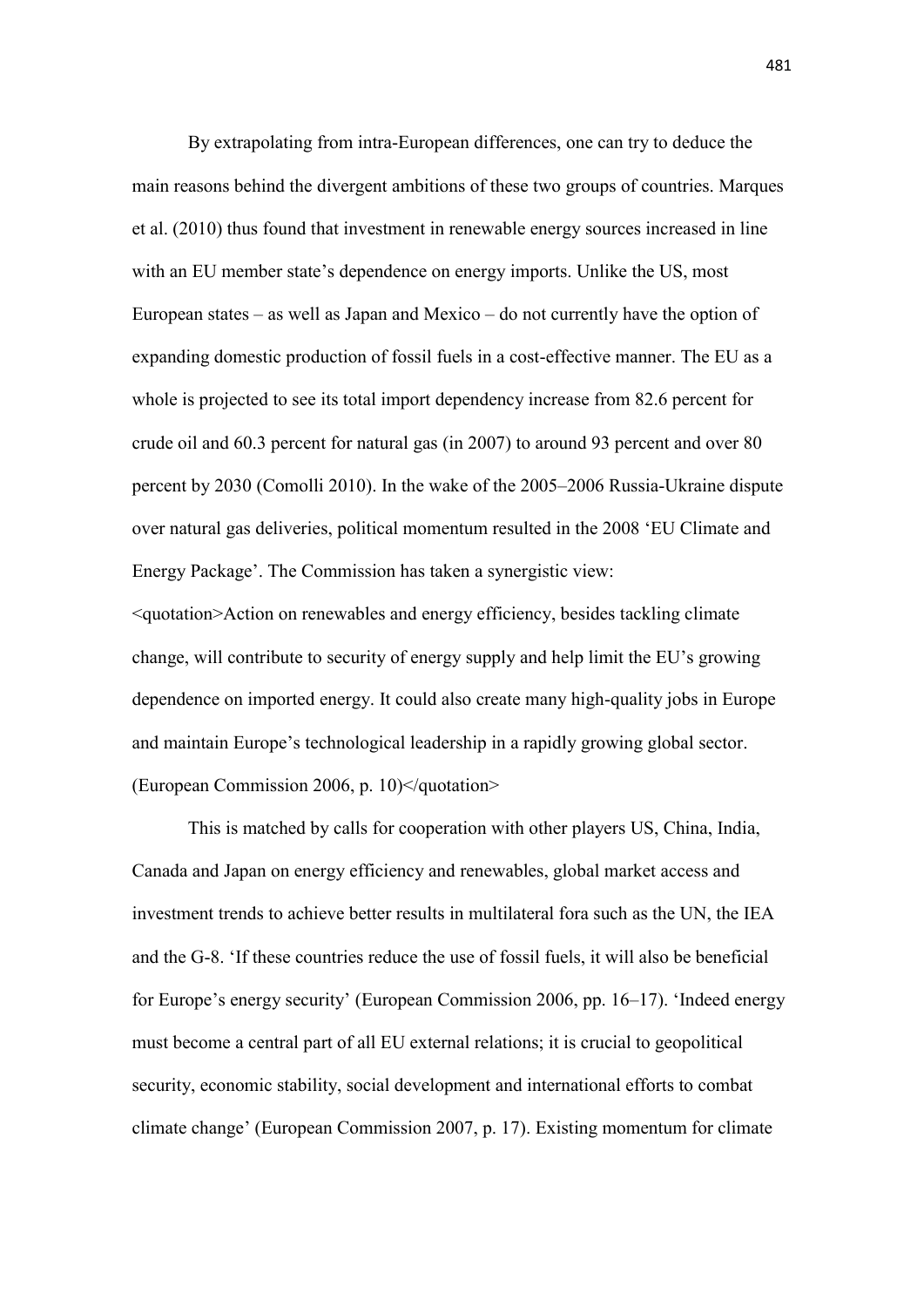policy was fuelled by newly salient energy security concerns which, in turn, were stoked by a more prolonged Russia-Ukraine gas dispute in January 2009 which caused severe gas shortages in several EU member states. An emerging European energy strategy focuses on investments in the diversification of import sources (e.g. alternative gas pipelines), the creation of a common internal energy market and exploiting untapped potential for energy efficiencies (European Commission 2010). Although significant potential for synergies remains, energy security considerations have by now largely replaced climate policy objectives as the main driver of regulatory evolution.

How do these various policies fare when compared with the overarching objectives of energy and climate security? The cautious energy-and-climate policy packages enacted by China, India, and the US score highly on affordability and reliability, while the latter economies benefit from enhanced security of access. Moreover, in the longer run, if predictions of rising energy prices come true, firstmovers in energy efficiency and 'decarbonization' will reap substantial benefits: they will have already reduced their consumption of oil and thus improved their economic competitiveness.

In terms of preventive climate security, however, most policies are still inadequate. Although the US intends to cut GHG emissions by 17 percent between 2005 and 2020, the US Energy Information Administration (EIA) estimates that energyrelated carbon emissions will grow by 0.2 percent annually until 2035 (EIA 2010, p. 128). In both China and India, domestic (carbon-heavy) coal will continue to play a dominant role in energy generation. EIA figures predict annual growth rates in energyrelated carbon emissions of 2.7 percent (China) and 1.8 percent (India). By contrast, the EIA expects an annual reduction in energy-related carbon emissions in OECD-Europe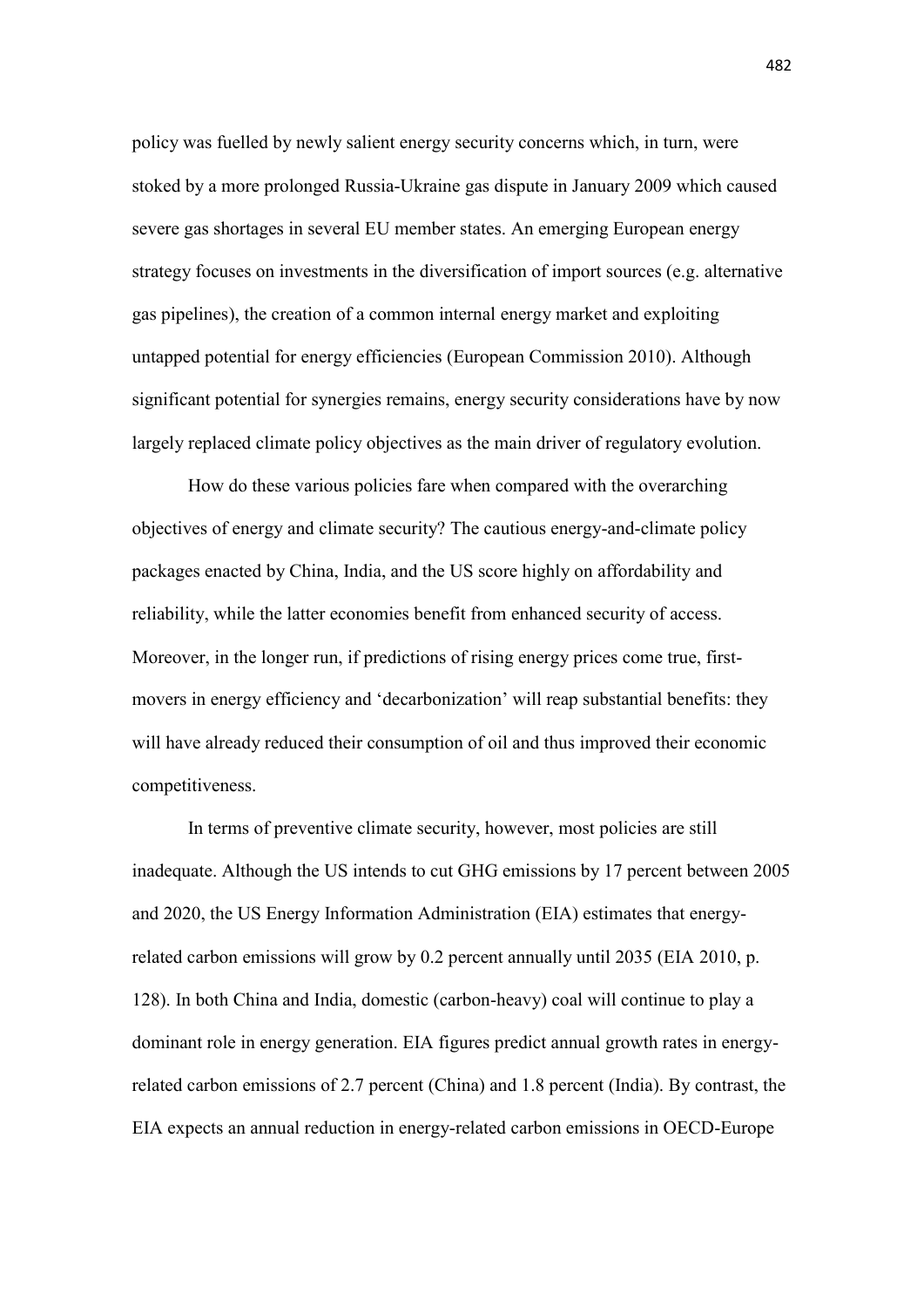and Japan by 0.2 percent and 0.6 percent respectively. Collectively, the climate and energy policies announced by major economies imply very limited progress on climate mitigation and in many other developing or emerging economies, the carbon intensity of power generation has in fact continued to rise (Tandon 2012). In November 2010, the UN Environment Programme calculated that targets and other pledges by major economies only amount to 60 percent of the GHG reductions needed to stay below the  $2^{\circ}$ C threshold.<sup>8</sup>

## 5 CONCLUSION: THE GOVERNANCE DILEMMA

According to the then EU Energy Commissioner, 'climate change and energy security are two sides of the same coin. The same remedies must be applied to both problems' (Piebalgs 2009, p. 2). There is certainly a conceptual overlap between energy and climate security. Not only are they both, to various degrees, concerned with the transition away from a carbon-heavy, fossil-fuel based global economy. They also have to confront fundamental scarcities: the scarcity of affordable and readily accessible fossil energy or the scarcity of atmospheric 'carbon space'. Both the energy and the climate challenge can therefore benefit from demand reduction as well as from supplyside measures which diminish both types of scarcity, such as low-carbon energy technologies. There is no denying the underlying attraction of this proposition and the way in which a 'synergistic' approach provides what must be the ultimate 'win-win' solution neatly addressing energy and climate security concerns through a move to a decarbonized economy.

 The problem is, of course, making the political fit between climate and energy security. The orthodox vision of enhanced global energy security, grounded in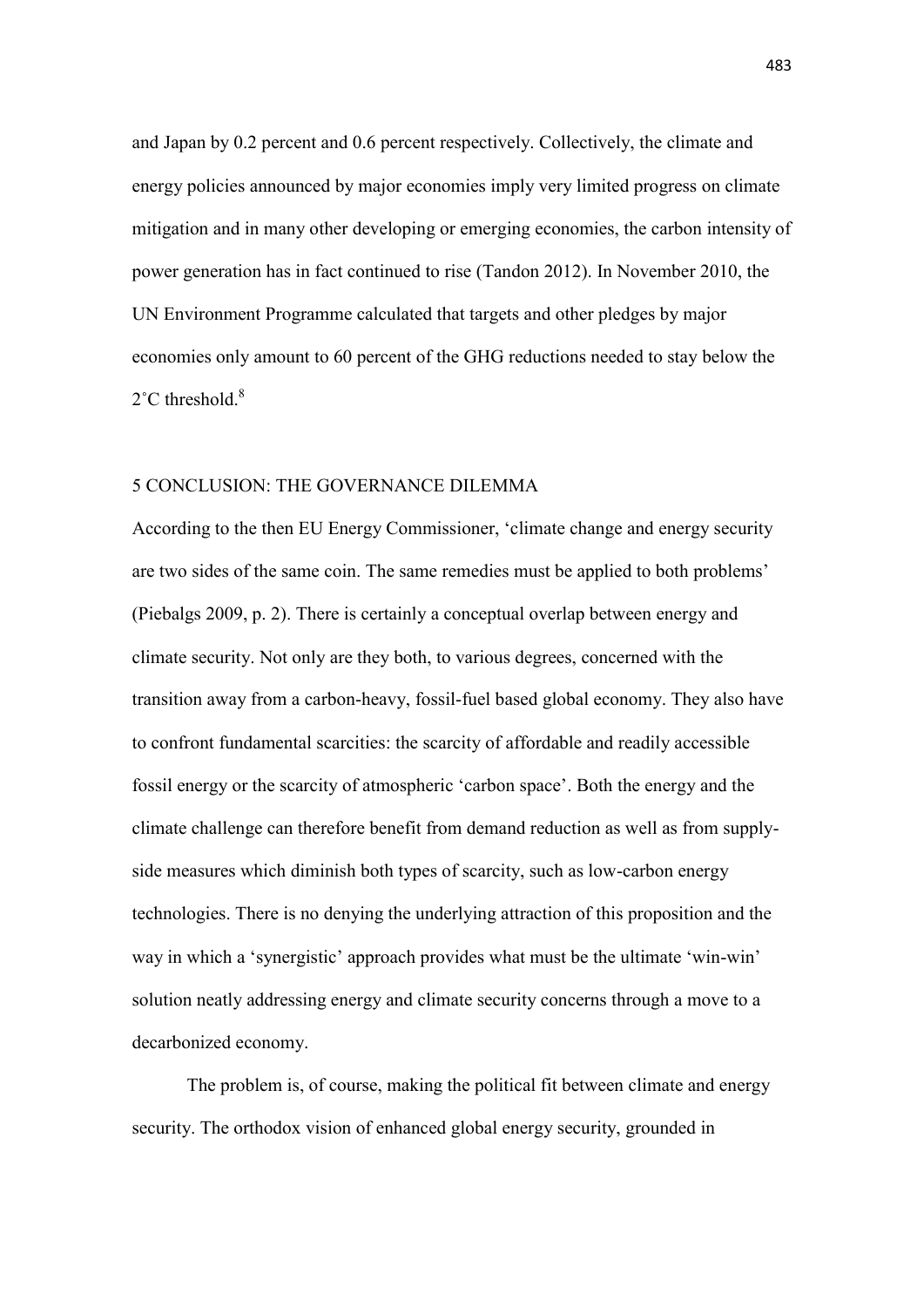economic globalization and increasing interdependence, still depends on a compromise between producers and consumers of fossil fuels. The sole likely benefit for climate governance would be reduced price volatility and hence greater predictability for alternative energy investments. Overall, strategies prioritising either national or global energy security are likely to result in incremental climate policy and a resort to *reactive* climate security. For such an approach the referent object will continue to be the state.

 Furthermore, while the various benefits of energy security measures can be captured at the national or even regional- or EU-level and are not necessarily dependent upon international cooperation, the public good of climatic stability can only be attained by concerted efforts at the global level. This is because the global atmosphere can be regarded as having the characteristics of a commons. Climatic security defined in terms of stability is frequently understood as non-rival and non-excludable public good. It requires collective mitigation efforts amongst the largest emitters and mechanisms to ensure compliance and avoid 'free-riding'. The atmosphere also represents a finite 'common sink' for GHG emissions. Most current economic activities constitute a rival consumption of 'carbon space'. And strict international targets would partially enclose or 'privatize' this resource in order to limit ruinous over-consumption. However, the very notion of carbon space, which has become in recent years a key negotiating concept for some developing countries, illustrates the extent of the problem of arriving at an effective agreement beyond the first commitment period of the Kyoto Protocol.<sup>9</sup> The point here is that much of the world's limited carbon space has already been occupied by the industrialized countries and that justice demands that the remainder be used to realize the development objectives of the South. In the climate negotiations from Copenhagen (2009) to Durban (2011), the objective of the key players has been to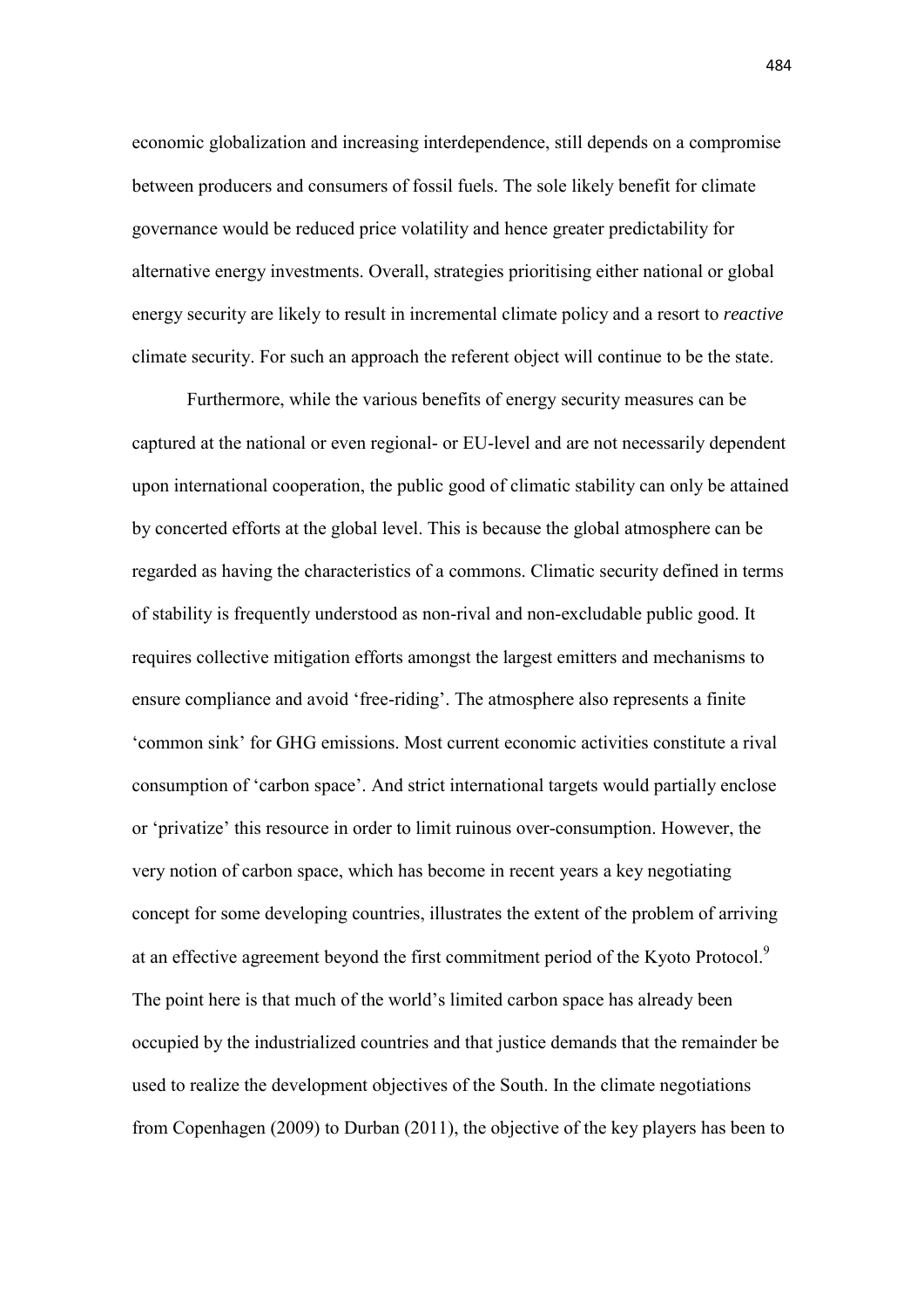avoid being trapped in an agreement that might imperil short-run national energy security.

The widespread preference for incremental policy reform signifies that national energy security will continue to be a 'far stronger policy driver' (Froggatt and Levi 2009, p. 1141) than climate security. Regardless of the progress made through synergistic measures, this 'gradualism' contains considerable structural bias. First, it permits the 'lock-in' of fossil- or biofuel-intensive infrastructures, which has important consequences for emission trajectories in rapidly industrialising countries. Second, it relies on domestic 'win-win' policy scenarios which – similar to local benefits derived from climate adaptation measures – favour outcomes consistent with *reactive* climate security. Furthermore, integrated global or regional markets for fossil fuels imply that national energy-and-climate policies result in 'carbon leakage' by lowering global/regional energy prices and stimulating energy demand elsewhere.

A different set of national and international policies would be required if governments were to pursue *preventive* climate security in earnest. At the national level, energy and climate policy would prioritize longer-term objectives – security of supply, greater foreign policy autonomy and ultra-low carbon emissions – without wholly ignoring short-term considerations of affordability, reliability, and political feasibility (Compston 2010). There are formidable difficulties here, where developed country governments need to overcome the incentives to operate on a short-term basis and to work with public opinion.

In terms of the latter there are mixed messages. For the European Union, '[a]n EU level solution to the climate problem has served as a convincing narrative to persuade EU citizens that there is a need to continue the process of European

485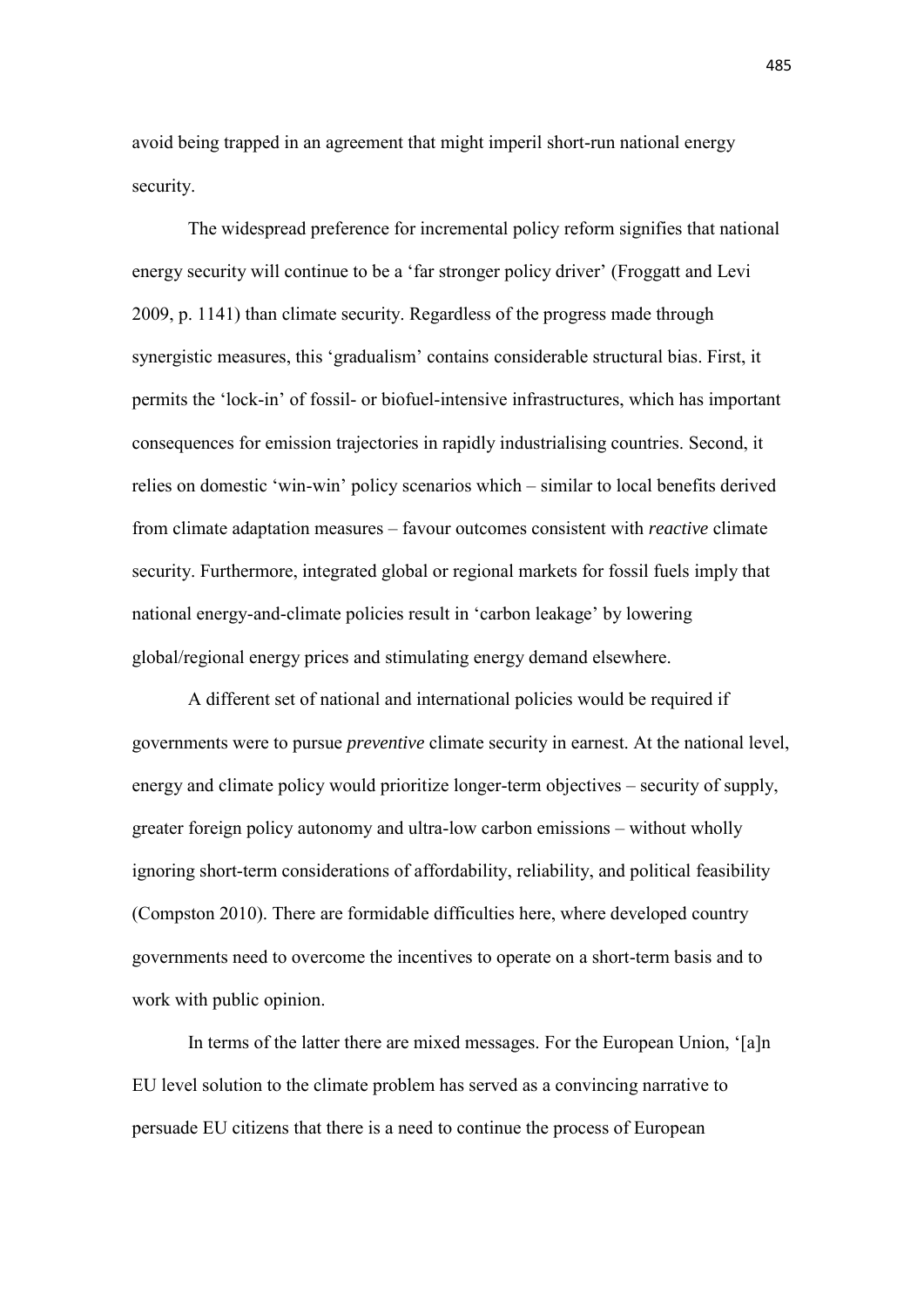integration' (Adelle and Withana 2010, p. 331). There are also significant similarities in attitudes in the EU, the US, and other advanced countries. These include concern about climate change laced with some scepticism about the science and an unwillingness to make personally costly changes with the requirements of economic growth being placed above climate protection. While there is support for renewables in general, significant opposition exists to particular technologies such as wind farms (ibid., p. 327). One key difference which may help to explain divergence between EU and US policy and which is hardly merited by their respective situations is that 'energy security is considered a much more important factor in the US than in EU and is given greater priority than environmental protection by a significant number of Americans' (ibid., p. 329). Thus, 'for governments faced with tough policy choices, the public's reluctance to accept costly policy choices could limit the use and range of policy solutions in the transition to a low-carbon economy' (ibid., p. 328). Amongst the BASIC countries the demands facing policy-makers are bound to be more extreme, with energy priorities for development dominating other concerns and indeed being fundamental to the continuing legitimacy of governments.

There is also the question of the interaction between national and international climate and energy policies. Is it possible that international commitments could provide momentum for domestic policy reform? There is some evidence that the search for short-term national energy security does not always prevail and that international norms and commitments can have a significant effect, especially if the prestige and credibility of governments is engaged. The adoption of the Emissions Trading Scheme by the EU provides a case in point. This particular 'flexibility mechanism' had been opposed prior to Kyoto but became the bedrock of the Union's approach to climate, driven like the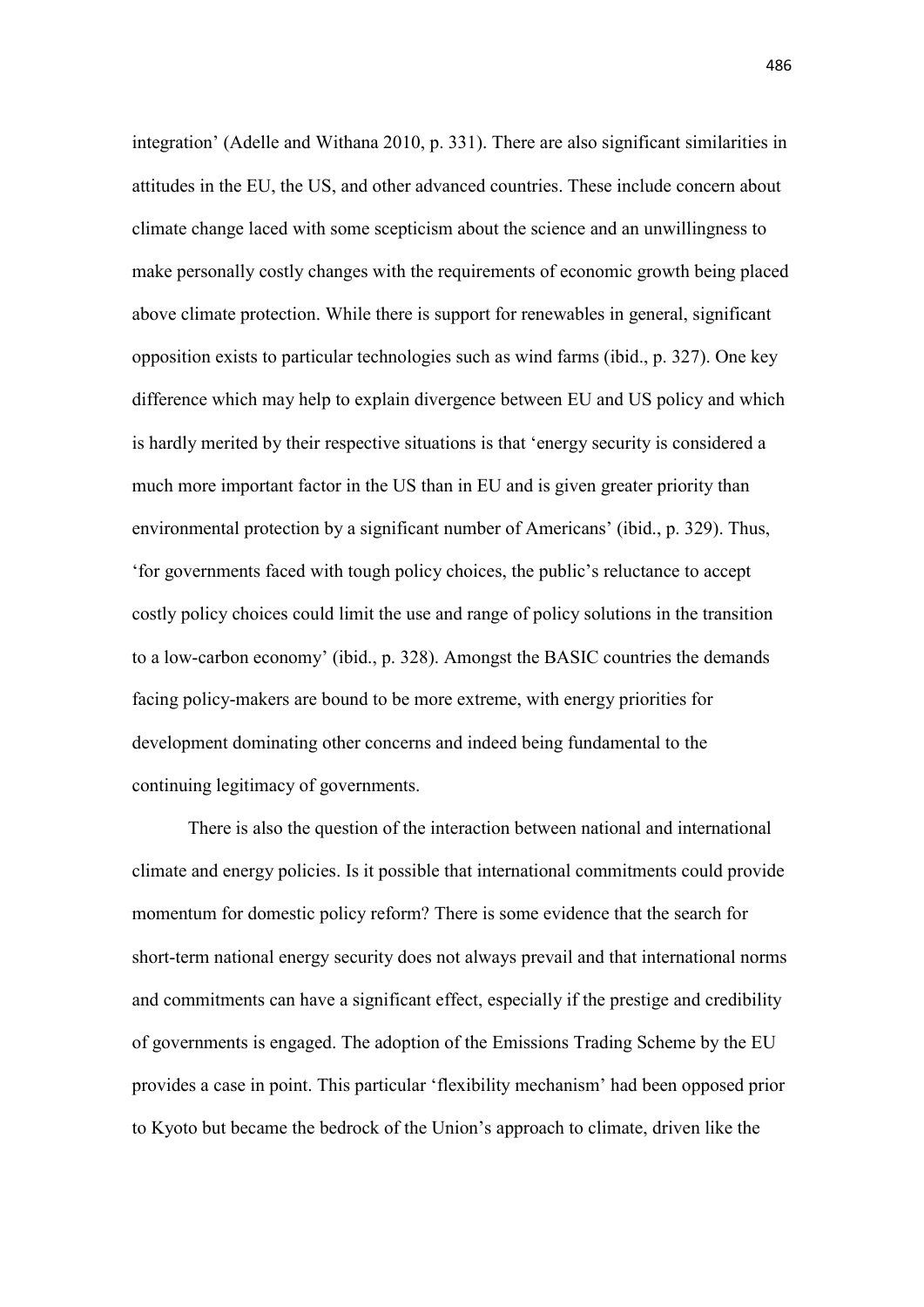'burden sharing' agreement before it by the requirements to maintain its leading position at the international level. The evidence is not as strong, but Chinese and Indian policy changes, involving the announcement of energy efficiency targets, were certainly stimulated by the need to generate a credible position in advance of the 2009 Copenhagen CoP. It remains the case, however, that more often than not energy security drives climate policy, although the result may not always be negative. In this regard the EU's 2006 gas crisis was one of the incentives to agree the 2008 'Climate and Energy Package' that provided the policy basis for the implementation of the Union's 20/30 percent emissions reduction commitment.

If global climatic stability became an actual policy priority, it would not only deliver important 'co-benefits' for global energy security, but would also provide a genuine basis for implementing a *preventive* climate security strategy. To dilute both domestic and international obstacles to ambitious climate policy, advanced industrialized countries would have to engineer an 'energy revolution' – through enormous investments, technology transfer, and capacity-building in developing countries. The necessary coalitions would have to be forged among major energyconsuming countries and not rely on older practices of producer-consumer conciliation (Mabey 2008, p. 68).

Energy and climate are thus not only materially intertwined, but also interdependent politically. Without increased availability of practical and affordable energy technologies to enable climate-friendly economic development, international climate governance will not progress substantially. What the public goods analysis makes clear is that the regulatory 'direction of travel' should still lead from climate to

487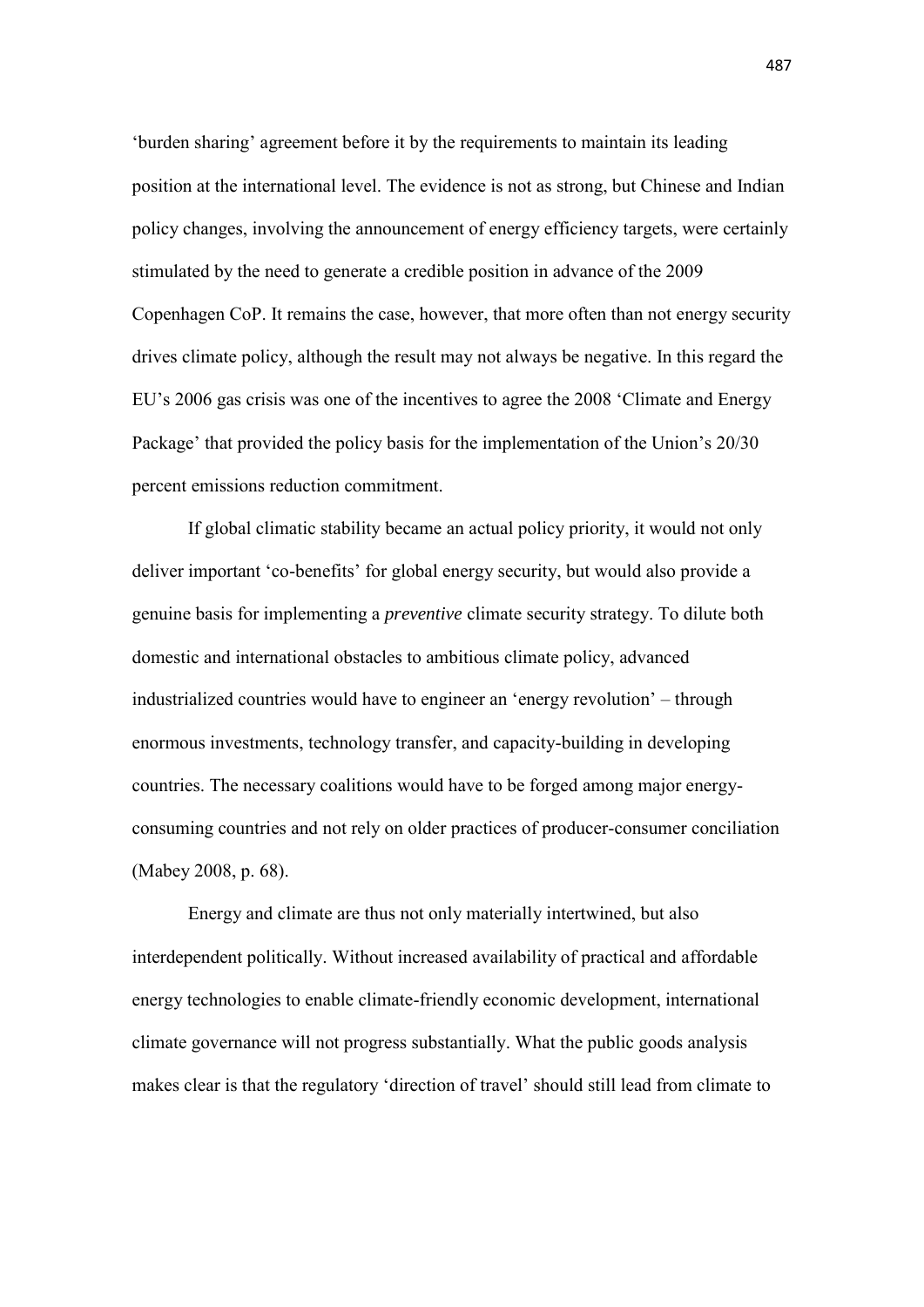energy – rather than vice versa – because only this arrangement could ensure that longterm strategic foresight prevails over short-term pragmatism.

## **NOTES**

<sup>1</sup> The substantial literature on environmental security was stimulated in particular by the ending of the Cold War. In general, it attempts to tease out the relationship between environmental degradation and conflict as in the extensive work of Homer-Dixon (1994). Deudney and Mathews (1999) explore some of problems of securitizing the environment.

 $2^2$  For an excellent survey of different IR perspectives on climate security during this period, see Stripple (2002).

<sup>3</sup> The reference here is of course to the Copenhagen School (Buzan et al. 1998). To some extent, this process of 'securitization' amplifies ideas proposed in the 1970s when natural resources and the environment were first recognized as security issues. In this sense, energy security and climate security, the core issues of this article, have merely been recast as critical components of security thinking in the twenty-first century.

<sup>4</sup> The 2011 Climate Change Vulnerability Index by the British consultancy Maplecroft rates 16 countries as being at 'extreme risk', with Bangladesh, India and Madagascar among the top three.

<sup>5</sup> Several southern diplomats have already described climate change as an 'act of aggression' and even extremist groups such as al-Qaeda have specifically referred to Western responsibility for climate change and the US refusal to sign the Kyoto Protocol (Scott 2008, p. 607; Mazo 2010, p. 129).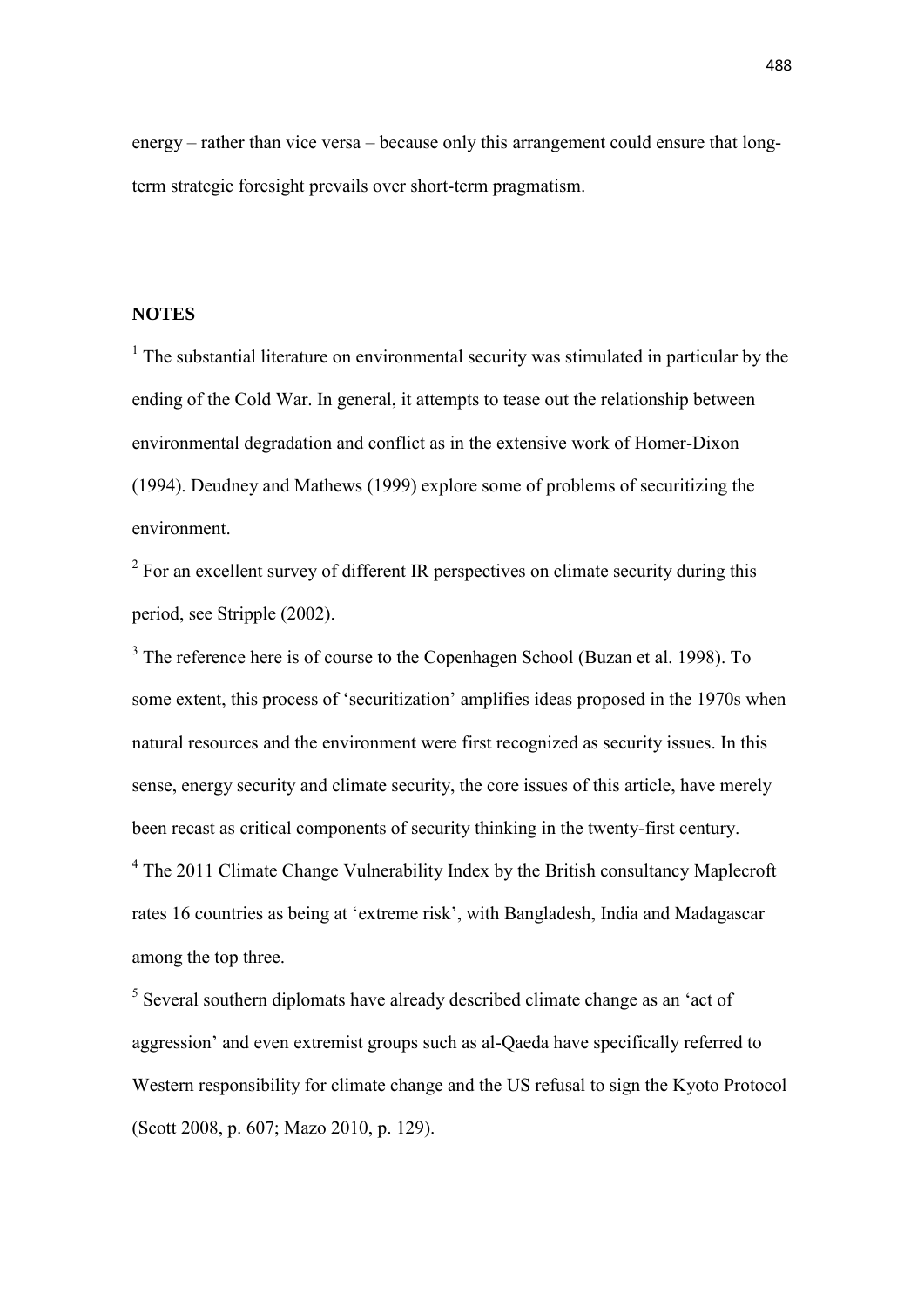$6$  US biofuels such as corn-based ethanol, however, have been accused of producing higher GHG emissions than imported oil.

 $<sup>7</sup>$  A significant proportion of Japanese and European emission reductions will likely be</sup> achieved by international offset procedures such as the Clean Development Mechanism. 8 See the UNEP Emissions Gap Report at

www.unep.org/publications/ebooks/emissionsgapreport (accessed 21 February 2013). The outcomes of the 2010 Cancún and 2011 Durban climate change conferences have not altered the validity of these calculations.

<sup>9</sup> 'Carbon space' is a special case of the more general concept of 'environmental utilization space' (Opschoor 1995). Calculated on a historical basis, it has become part of the negotiating position of India China and the BASIC group at international climate conferences (see Tata Institute of Social Sciences 2010). Calculations are made on a national basis, but it would be equally possible to arrive at a different outcome on the basis of individual carbon entitlements.

## <a>BIBLIOGRAPHY

Adelle, Camilla and Srini Withana (2010), 'Public Perceptions of Climate Change and Energy Issues in the EU and the United States', in Sebastian Oberthür and Marc Pallemaerts (eds), *The New Climate Policies of the European Union: Internal Legislation and Climate Policy*, Brussels: VUB Press, pp. 309–336.

Adger, W. Neil (2010), 'Climate Change, Human Well-Being and Insecurity', *New Political Economy*, **15** (2), 275–292.

Bang, Guri (2010), 'Energy security and climate change concerns: Triggers for energy policy change in the United States?', *Energy Policy*, **38** (4), 1645–1653.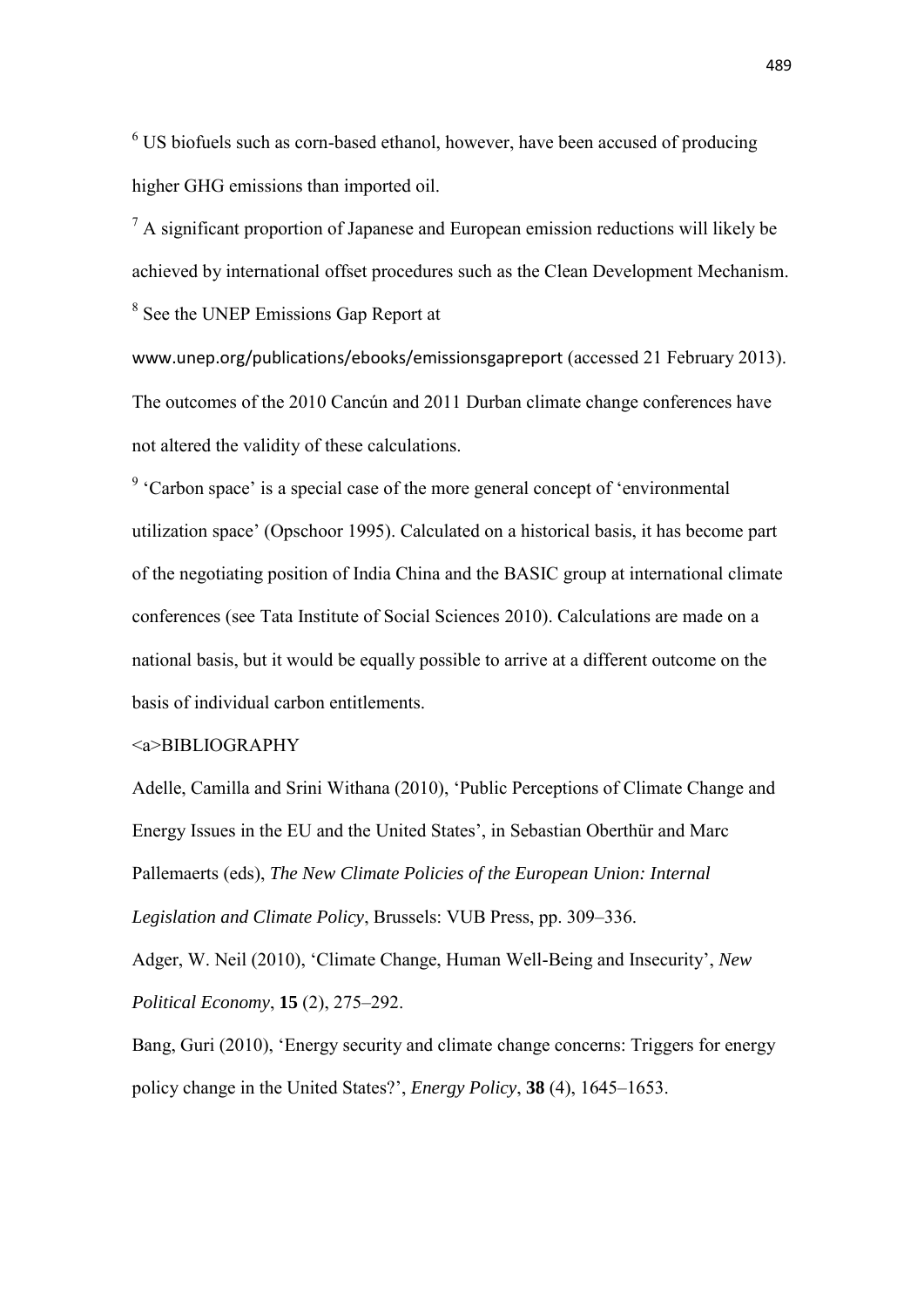Baumert, Kevin A., Timothy Herzog and Jonathan Pershing (2005), *Navigating the Numbers: Greenhouse Gas Data and International Climate Policy*, World Resources Institute.

Bordoff, Jason, Manasi Deshpande and Pascal Noel (2009), 'Understanding the Interaction between Energy Security and Climate Change Policy', in Carlos Pascual and Jonathan Elkind (eds), *Energy Security: Economics, Politics, Strategies, and Implications*, Washington, DC: Brookings Institution Press, pp. 209–248. Bradshaw, Michael J. (2010), 'Global energy dilemmas: a geographical perspective', *The Geographic Journal*, **176** (4), 275–290.

Brauch, Hans G., Úrsula Oswald Spring, John Grin, Czeslaw Mesjasz, Patricia Kameri-Mbote, Navnita C. Behera, Béchir Chourou and Heinz Krummenacher (eds) (2009),

*Facing Global Environmental Change: Environmental, Human, Energy, Food, Health and Water Security Concepts*, Berlin: Springer.

Buzan, Barry (1983), *People States and Fear: The National Security Problem in International Relations*, Brighton: Wheatsheaf.

Buzan, Barry, Ole Waever and Jaap de Wilde (1998), *Security: A New Framework for Analysis*, Boulder, CO: Lynne Rienner.

Comolli, Virginia (2010), 'Chapter Eight: Energy Security', *Adelphi Papers*, **50** (414– 415), 177–196.

Compston, Hugh (2010), 'The Politics of Climate Policy: Strategic Options for National Governments', *The Political Quarterly*, **81** (1), 107–115.

Dalby, Simon (2009), *Security and Environmental Change*, Cambridge: Polity.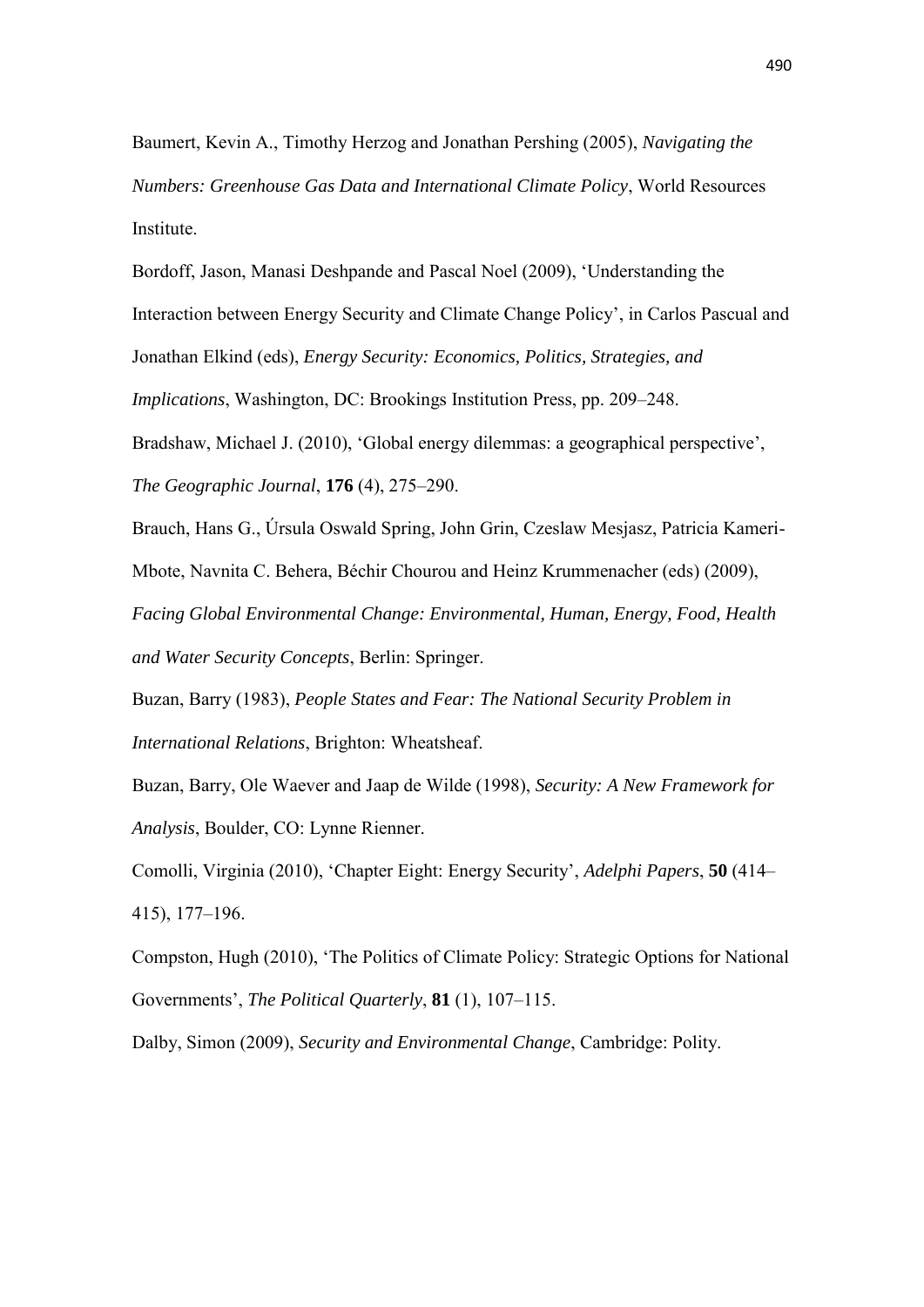Detraz, Nicole and Michele M. Betsill (2009), 'Climate Change and Environmental Security: For Whom the Discourse Shifts', *International Studies Perspectives*, **10** (3), 303–320.

Deudney, Daniel and Richard A. Matthews (eds) (1999), *Contested Grounds: Security and Conflict in the New Environmental Politics*, New York: SUNY Press.

Dupont, Alan (2008), 'The Strategic Implications of Climate Change', *Survival*, **50** (3), 29–54.

EIA (2010), *International Energy Outlook 2010*, Washington, DC: U.S. Department of Energy.

European Commission (2006), 'Green Paper: A European Strategy for Sustainable, Competitive and Secure Energy', Brussels, 8 March, COM(2006) 105 final.

European Commission (2007), 'An Energy Policy for Europe', Brussels, 10 January, COM(2007) 1 final.

European Commission (2010), 'Energy 2020: A strategy for competitive, sustainable, and secure energy', Brussels, 10 November, COM(2010) 639 final.

European Commission (2011), 'A Roadmap for moving to a competitive low carbon economy in 2050', Brussels, 8 March, COM(2011) 112 final.

European Council (2008), 'Report from the Commission and the Secretary-

General/High Representative: Climate Change and International Security', Brussels, 3 March, 7249/08.

Froggatt, Antony and Michael A. Levi (2009), 'Climate and energy security policies and measures: synergies and conflicts', *International Affairs*, **85** (6), 1129–1141.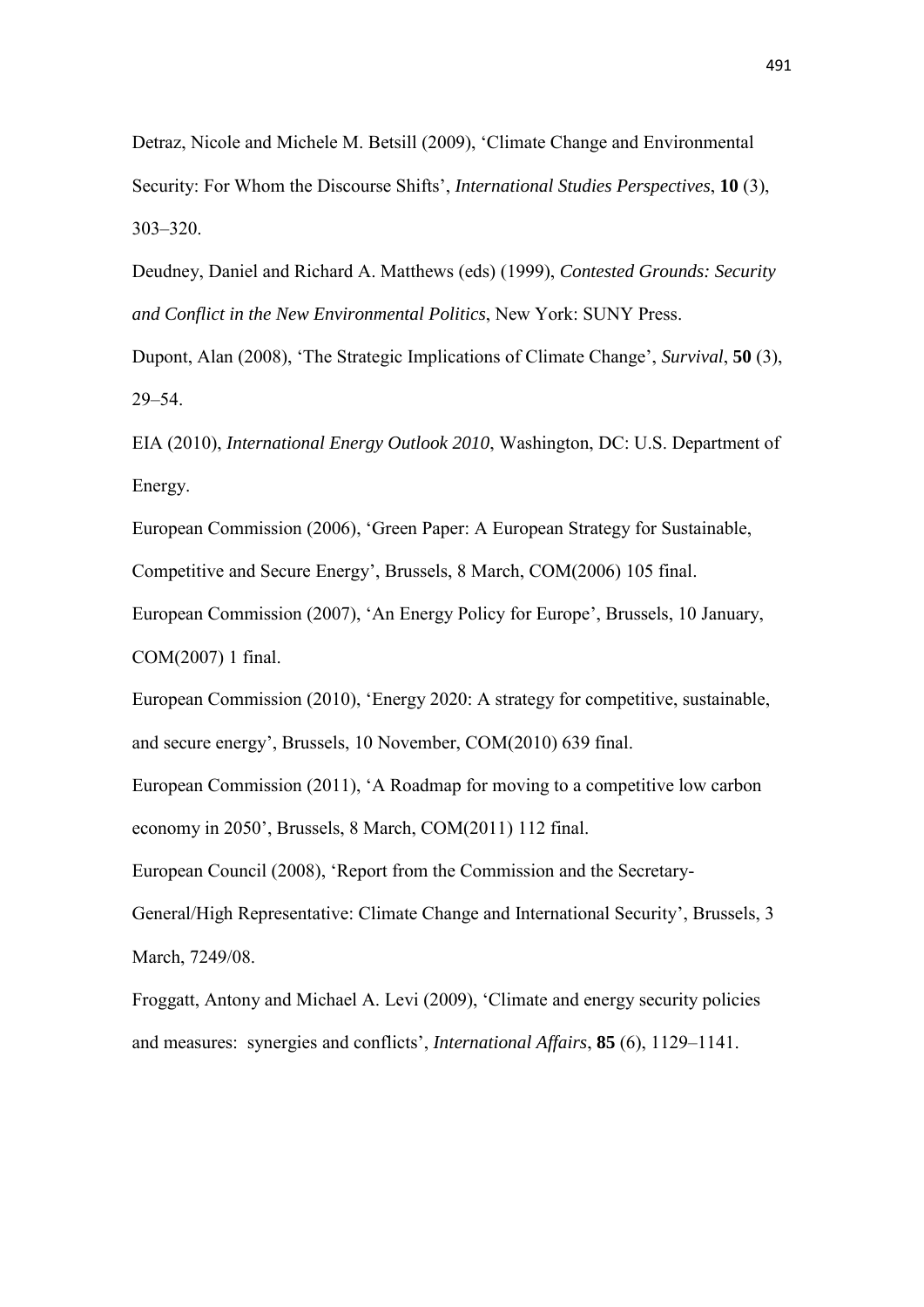Goldthau, Andreas and Jan M. Witte (2009), 'Back to the future or forward to the past? Strengthening markets and rules for effective global energy governance', *International Affairs*, **85** (2), 373–390.

Homer-Dixon, Thomas F. (1994), 'Environmental Scarcities and Violent Conflict: Evidence from Cases', *International Security*, **19** (1), 5–40.

IEA (2007a), 'World Energy Outlook 2007: Fact Sheet – China', Paris: IEA, available at http://www.iea.org/papers/2007/fs\_china.pdf (accessed 28 August 2012).

IEA (2007b), 'World Energy Outlook 2007: Fact Sheet – India', Paris: IEA, available at

http://www.iea.org/papers/2007/fs india.pdf (accessed 28 August 2012).

IEA (2010), 'World Energy Outlook 2010', Paris: OECD/IEA.

IPCC (2007), 'Climate Change 2007 Synthesis Report – Summary for Policy Makers',

Geneva: IPCC, available at http://www.ipcc.ch/pdf/assessment-

report/ar4/syr/ar4\_syr\_spm.pdf (accessed 28 August 2012).

Karlsson-Vinkhuyzen, Sylvia I. (2010), 'The United Nations and global energy

governance: past challenges, future choices', *Global Change, Peace and Security*, **22** (2), 175–195.

Keith, David (2009), 'Dangerous Abundance', in Thomas Homer-Dixon and Nick Garrison (eds), *Carbon Shift: How the Twin crises of Oil Depletion and Climate Change Will Define the Future*, Toronto: Random House Canada, pp. 26–57.

Lesage, Dries, Thies van de Graaf and Kirsten Westphal (2010), *Global Energy Governance in a Multipolar World*, Farnham: Ashgate.

Lewis, Joanna I. (2009), 'Climate change and security: examining China's challenges in a warming world', *International Affairs*, **85** (6), 1195–1213.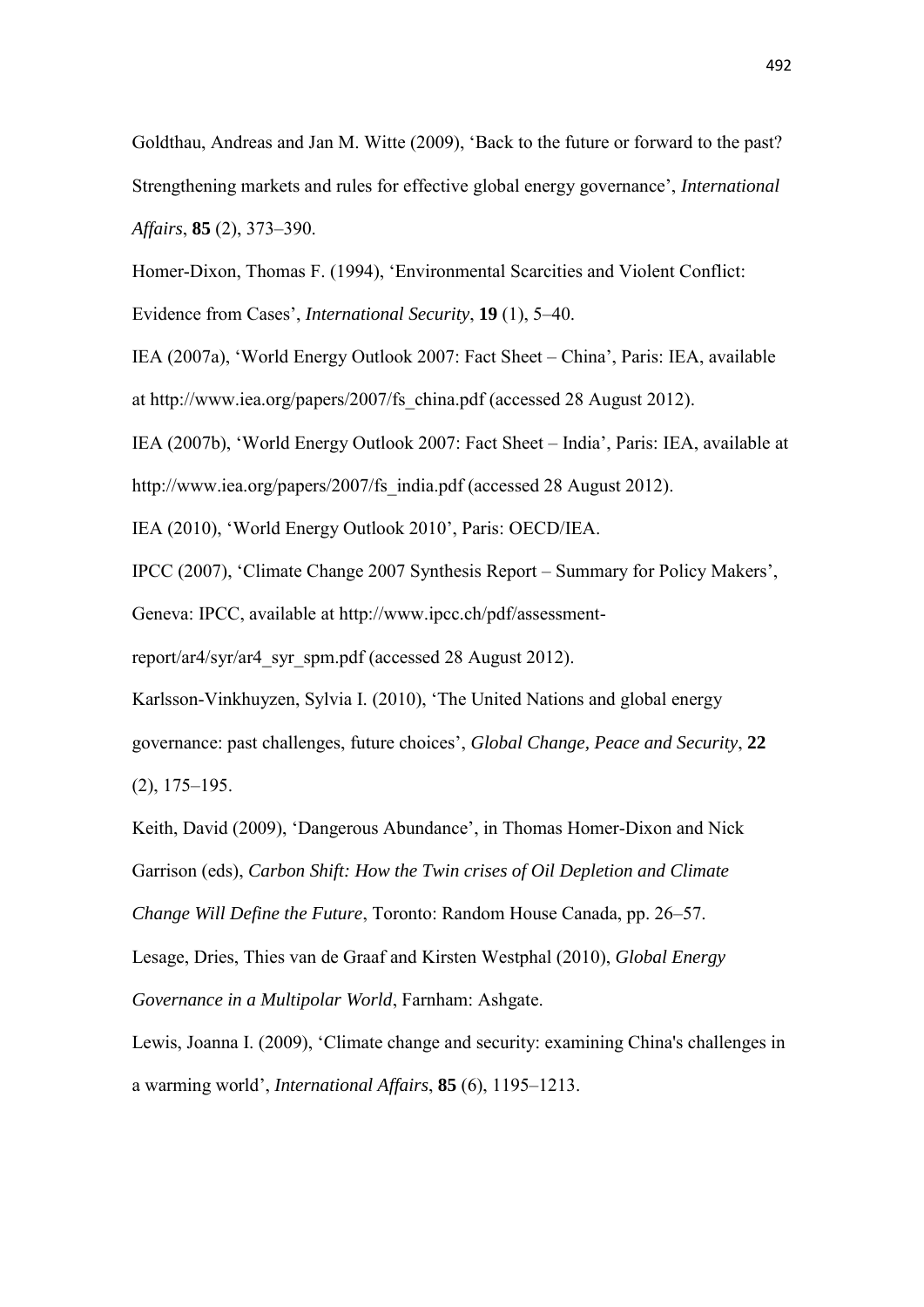Mabey, Nick (2008), 'Delivering Climate Security: International Security Responses to a Climate Changed World', *Whitehall Papers*, **69**.

MacFarquhar, Neil (2011), 'U.N. Deadlock on Addressing Climate Shift', *New York Times*, 20 July, available at

http://www.nytimes.com/2011/07/21/world/21nations.html? r=1 (accessed 27 August 2012).

Marques, António C., José A. Fuinhas and J. R. Pires Manso (2010), 'Motivations driving renewable energy in European countries: A panel data approach', *Energy Policy*, **38** (11), 6877–6885.

Mazo, Jeffrey (2010), *Climate Conflict: How Global Warming Threatens Security and What to Do About it*, London: Routledge.

Mobjörk, Malin, Mikael Eriksson and Henrik Carlsen (2010), 'On Connecting Climate Change with Security and Armed Conflict', Stockholm: Swedish Defence Research Agency (FOI), Report No. FOI-R-3021-SE.

Müller-Kraenner, Sascha (2008), *Energy Security: Re-Measuring the World*, London: Earthscan.

Opschoor, J. (1995), 'Ecospace and the fall and rise of throughput intensity', *Ecological Economics*, **15** (3), 137–140.

Owen, Nick A., Oliver R. Inderwildi and David A. King (2010), 'The status of conventional world oil reserves – Hype or cause for concern?', *Energy Policy*, **38** (8), 4743–4749.

Piebalgs, Andris (2009), 'EU Energy and Climate Policy', Speech at the 7th Doha Natural Gas Conference, 11 March, available at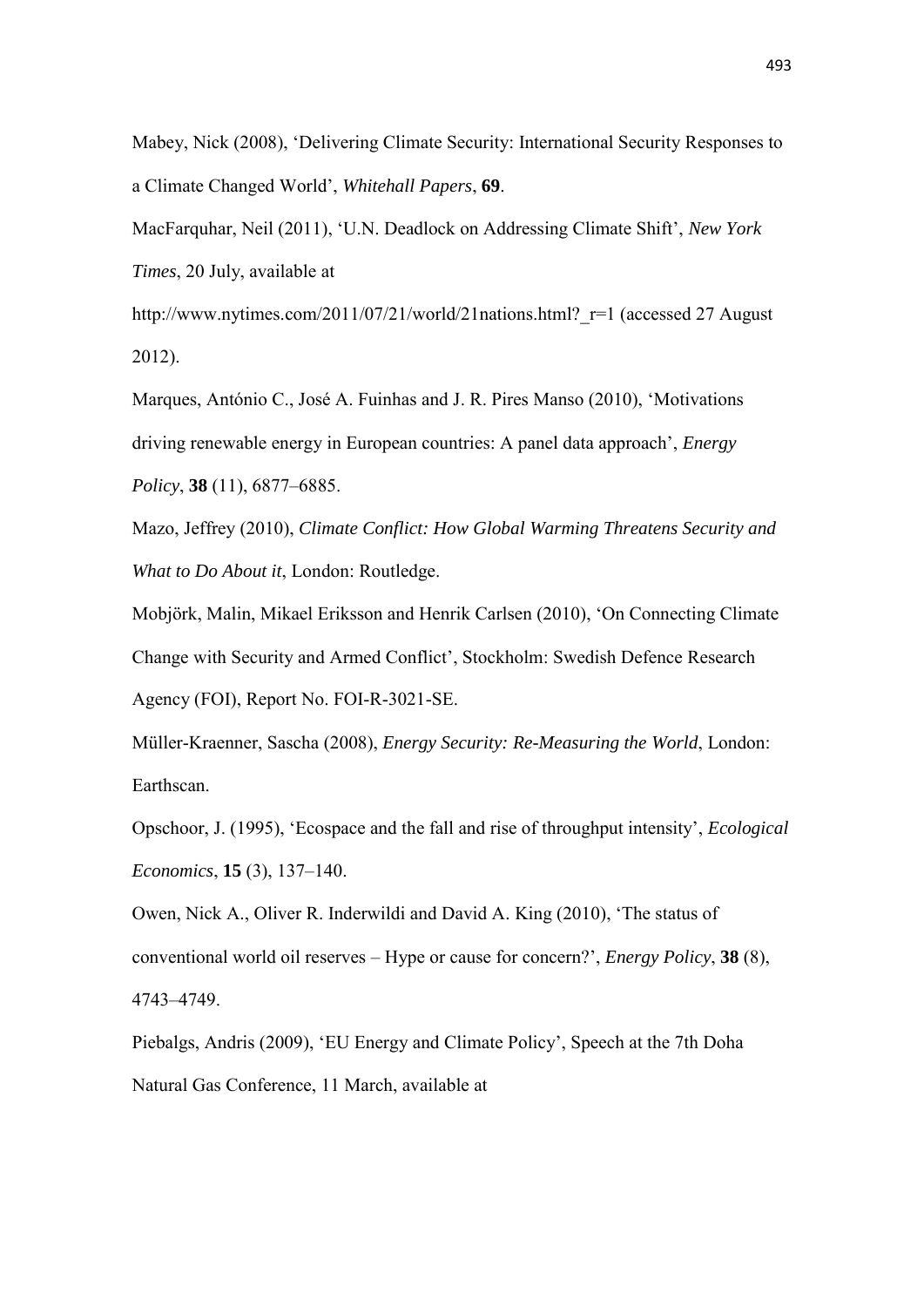http://europa.eu/rapid/pressReleasesAction.do?reference=SPEECH/09/102&format=PD F&aged=1&language=EN&guiLanguage=en (accessed 27 August 2012).

Radetzki, Marian (2010), 'Peak oil and other threatening peaks: Chimeras without substance', *Energy Policy*, **38** (11), 6566–6569.

Rogers, Paul (2010), 'Climate Change and Security', Oxford Research Group, International Security Monthly Briefing – September 2010.

Rubin, Jeff (2009), *Why Your World is about to get a Whole Lot Smaller: Oil and the End of Globalization*, Toronto: Random House Canada.

Schwartz, Peter and Doug Randall (2003), 'An Abrupt Climate Change Scenario and Its Implications for United States National Security', report commissioned by the US Department of Defense.

Scott, Shirley V. (2008), 'Securitizing climate change: international legal implications and obstacles', *Cambridge Review of International Affairs*, **21** (4), 603–619.

Stripple, Johannes (2002), 'Climate Change as a Security Issue', in Edward A. Page and Michael Redclift (eds), *Human Security and the Environment: International* 

*Comparisons*, Cheltenham: Edward Elgar, pp. 105–127.

Tandon, Shaun (2012), 'Carbon efficiency failing to fight warming: study', *Agence* 

*France-Presse*, 28 August, available at

http://www.google.com/hostednews/afp/article/ALeqM5gr3\_nsyiZiz3L4JUmKplnM0t NDKQ (accessed 29 August 2012).

Tata Institute of Social Sciences (2010), 'Conference on Global Carbon Budgets and Equity in Climate Change', Mumbai, available at

http://www.findthatpdf.com/download.php?i=7872348&t=hPDF (accessed 28 August 2012).